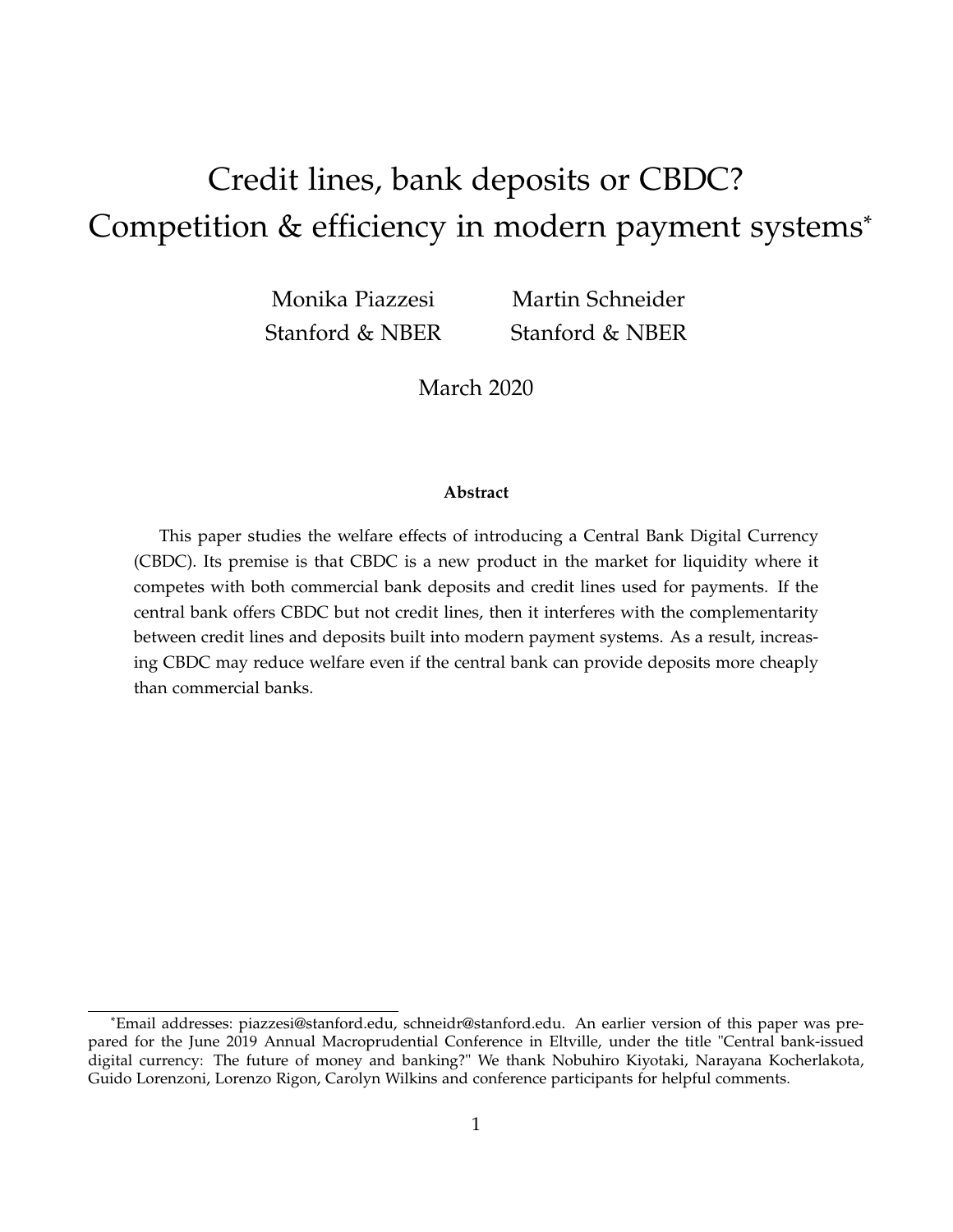# **1 Introduction**

Should central banks provide reserve accounts to everyone? A number of concrete proposals for central bank digital currency (CBDC) are now being discussed by policy makers as well as the general public. For example, the governor of the Swedish Riskbank has put the probability of issuing an "e-krona" within the next decade at greater than  $50\%$ .<sup>[1](#page-1-0)</sup> Moreover, in the June 2018 Vollgeld referendum, Swiss voters assessed (and, for now, turned down), a proposal to introduce non-interest paying CBDC. Along with this general interest, an emerging literature is weighing the pros and cons of CBDC.

This paper is a theoretical study of the welfare effects of CBDC. Our approach is to view CBDC as a new product in the market for liquidity, broadly defined: CBDC competes not only with deposits, but also with credit lines offered by commercial banks for liquidity purposes. To illustrate the importance of credit lines for payments, Figure [1](#page-2-0) plots deposits at all US commercial banks together with those banks' outstanding credit card limits. Since credit card limits provide only a lower bound on credit lines used for payments – for example, the figure leaves out credit lines provided to asset management firms by their custodian banks – the message is that credit lines matter.

Our focus on the broad market for liquidity leads to a skeptical assessment of CBDC. In particular, introducing CBDC would interfere with current payments technology that exploits complementarities between deposit taking and credit lines. Most CBDC proposals imply the emergence of a system with two types of banks: commercial banks that offer both deposits and credit lines, and a central bank that offers only the former. Our model shows that such hybrid systems entail costs that are not present in the current system when banks jointly provide credit lines and deposits. As a result, introducing CBDC may lower welfare even if the central bank can offer deposits at lower cost than commercial banks.

Our conclusions are derived from three assumptions. First, banks face leverage constraints: to be credible as payment instruments, deposits require backing by bank assets. Second, holding assets inside banks, or firms more generally, is costly: delegation of asset holdings gives rise to asset management costs. Finally, the provision of payment instruments – either credit lines or deposits – requires banks themselves to have access to liquidity to execute customers' payment instructions. A good payment system minimizes costly asset holdings that are required as collateral to back promises or as liquid assets to meet liquidity needs.

Banks that jointly offer credit lines and deposits economize on both collateral and liquid assets. Indeed, when a customer makes a payment by drawing down a credit line, the bank-

<span id="page-1-0"></span><sup>1</sup>https://news.bitcoin.com/central-bank-digital-currencies-take-center-stage-at-imf-spring-meetings/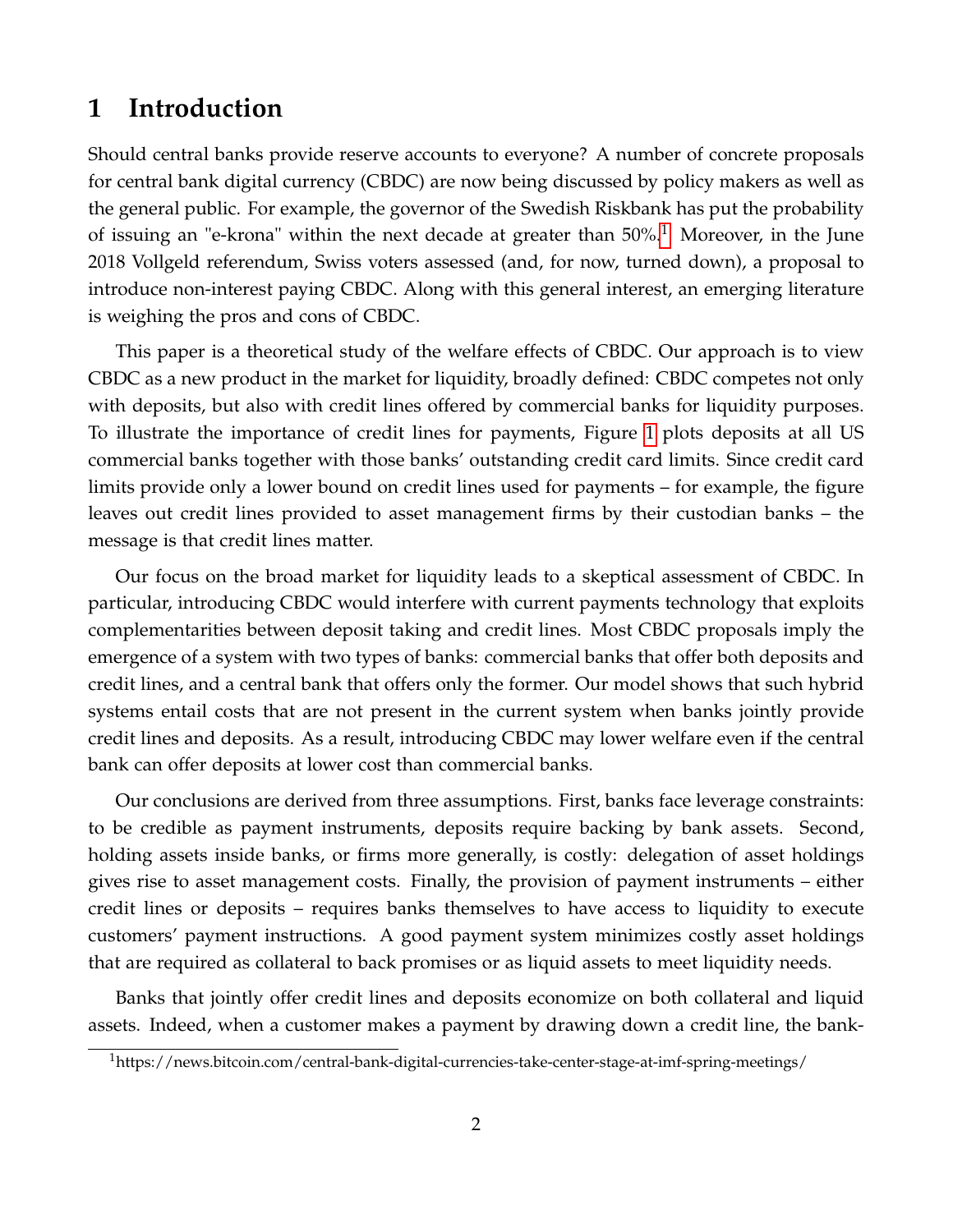

<span id="page-2-0"></span>Figure 1: Deposits and credit card limits at US commercial banks

ing system creates a matching deposit account. The loan serves as collateral for these new deposits. At the same time, no liquid assets are needed to handle the payment instruction: the bank creates liquidity on its books. If instead deposits and credit lines are provided by separate banks, then more assets are needed to facilitate payments: loans have to be funded and deposits have to be backed. Moreover, banks that provide credit lines need to hold liquid assets to manage deposit outflows that result from customer payments to banks that provide only deposits.

Our model builds on the standard neoclassical growth model. We add frictions that require payment instruments supplied by banks as well as collateral constraints and balance-sheet costs. We show that a model with those frictions is equivalent to a model with a less efficient production technology. A switch to the wrong payment system thus works like a negative technology shock: it has real effects on consumption, investment and the allocation of labor that lower welfare. We also add idiosyncratic shocks to preferences and production that make the liquidity needs of an individual agent not perfectly predictable.

We then compare three types of payment system. We first show that a system in which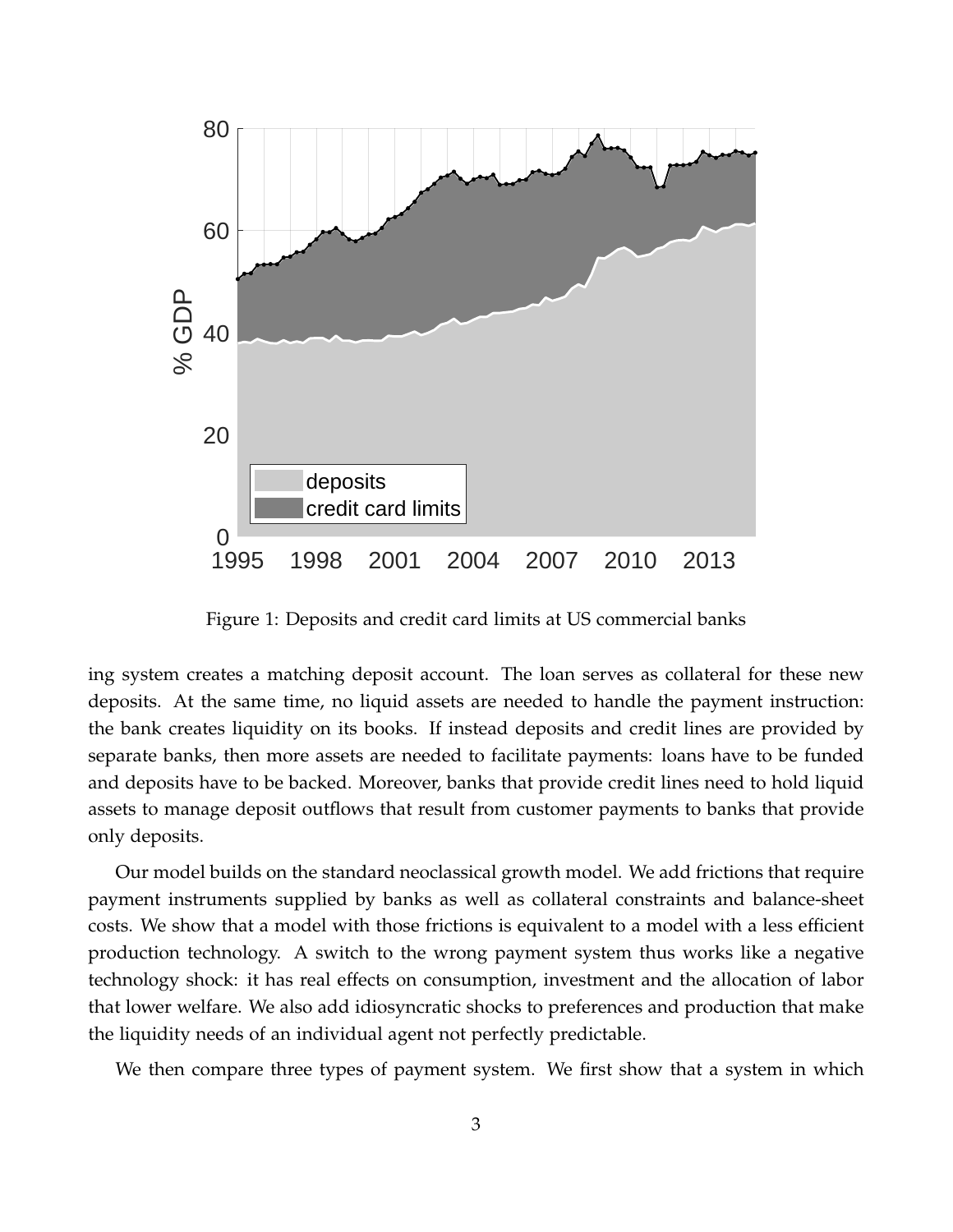banks jointly provide credit lines and deposits is superior to one where they only offer deposits. The gain from credit lines is especially large if many agents have liquidity needs that are difficult to predict. The advantage of credit lines is that assets on bank-balance sheets and the associated costs only reflect actual transactions. Deposits held by agents with unpredictable liquidity needs instead have a precautionary component that requires more assets and hence costs. The gain from credit lines is also larger if there is greater liquidity demand from agents who are not natural savers, for example, firms that themselves incur balance sheet costs.

To assess CBDC, we consider a hybrid system where the central bank offers deposits, and can do so more cheaply than commercial banks. We show that such a system is superior only if the cost advantage of the central bank is sufficiently large. As commercial banks compete with the central bank for funding, they reduce their supply of deposits. As a result, credit lines become more expensive. They nevertheless continue to be used since they are still cheaper than deposits for some bank customers. If the benefit from cheaper deposits is small, it is outweighed by the higher cost of credit lines and welfare declines. This force is stronger if liquidity needs are harder to predict as well as when there is more liquidity demand from agents who are not natural savers.

Our model is motivated by a liquidity-centric view of banking. In fact, the only way in which banks add value in our model is by providing liquidity. In particular, they do not have a special ability to lend, except by extending on-demand loans when credit lines are drawn. The role of other bank assets in the model is only to provide backing for deposits. A liquidity-centric view fits well with evidence on bank portfolio composition. Indeed, in most countries banks hold not only loans, for which they might have a special ability to lend, but also securities. Moreover, a sizeable share of loans tends to be mortgages that are easily securitized. In our model, it makes sense for banks to hold securities even though they are worse at holding them than households, because securities help back deposits and thus deliver payment services.

We restrict technology and preferences so that banks' required collateral is small relative to the capital stock of the economy. In other words, it is never important to accumulate capital in order to provide enough collateral to back payment instruments. Instead, society determines what share of capital is optimally held inside banks and holds the rest outside. This approach also fits well with data on sectoral wealth in modern economies. Indeed, banks typically hold only a share of fixed income securities outstanding in the economy, with another sizeable share of both government and private debt held either directly by households or indirectly through investment intermediaries such as pension funds. Moreover, in most countries, business and housing equity are held almost entirely outside banks.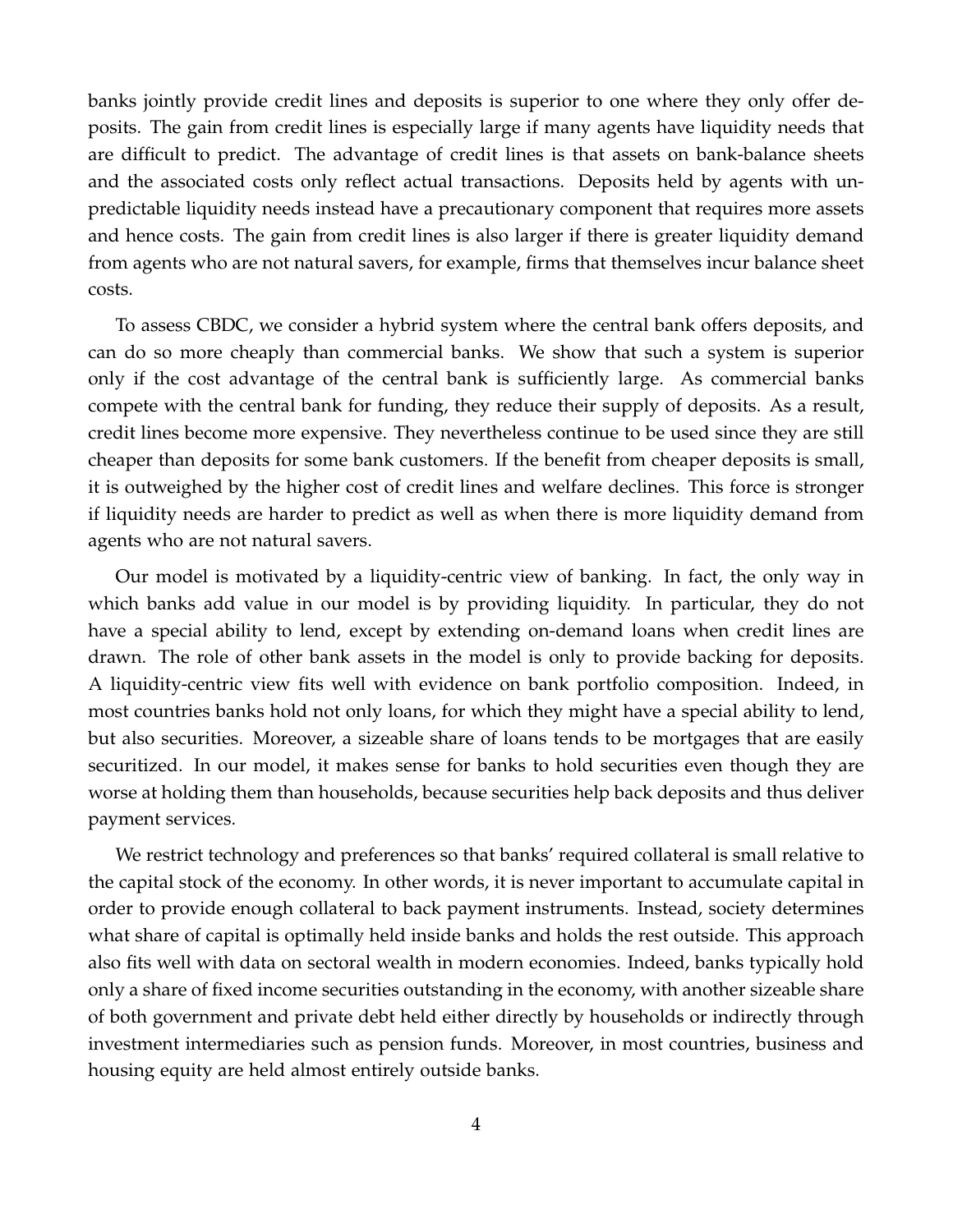We emphasize that our assumption that bank lending is small relative to capital does not mean that banking is irrelevant for investment. In our model, capital accumulation depends on the cost of payments because capital-goods producers require liquidity in order to produce. Our assumption on balance-sheet costs imply that capital-goods producing firms find it particularly burdensome to hold deposits and prefer credit lines. Interpreting capital broadly as physical plus intangible capital, we view this feature as a stand-in for the demand for payment services from nonbank financial institutions that typically favors credit lines over deposits. The implication is that introducing CBDC can have a stronger negative effect on investment relative to consumption since it distorts effective prices faced by firms more than those faced by households.

A premise of our analysis is that it is beneficial for society to minimize the amount of assets held inside banks and firms. Here we build on a large literature that has discussed the costs of delegated portfolio management. At the same time, delegated asset management may also have benefits, for example cheaper diversification or savings of transactions costs. Our approach assumes that such benefits can be achieved more easily through investment intermediaries such as mutual funds that are funded with equity. They do not require asset holdings inside banks that also issue debt or firms that also engage in production. Moreover, the delegated monitoring problems that arise in leveraged banks and producing firms – which are arguably more complicated than those of investment intermediaries – induce costs that outweigh any benefits that can be realized through investment intermediaries. It is thus optimal to minimize assets inside banks and firms, and to think of the household sector as consolidated with investment intermediaries.

To zero in on the key interaction of credit lines and deposits, our model abstracts from a number of other interesting considerations on CBDC. First, we define CBDC narrowly as a deposit contract and do not consider the option of anonymity that would make CBDC closer to physical currency. In terms of the "money flower" taxonomy of monies introduces by [Bech](#page-34-0) [and Garratt](#page-34-0) [\(2017\)](#page-34-0), we study CBDC that is widely accessible (as opposed to restricted) as well as account-based (as opposed to token-based). In fact, we abstract from physical currency altogether and require that all payments are made with deposits or credit lines. As a result, we do not engage in the discussion of how CBDC might alter a potential lower bound on interest rates.

Second, we study an entirely real model and do not consider the determination of the price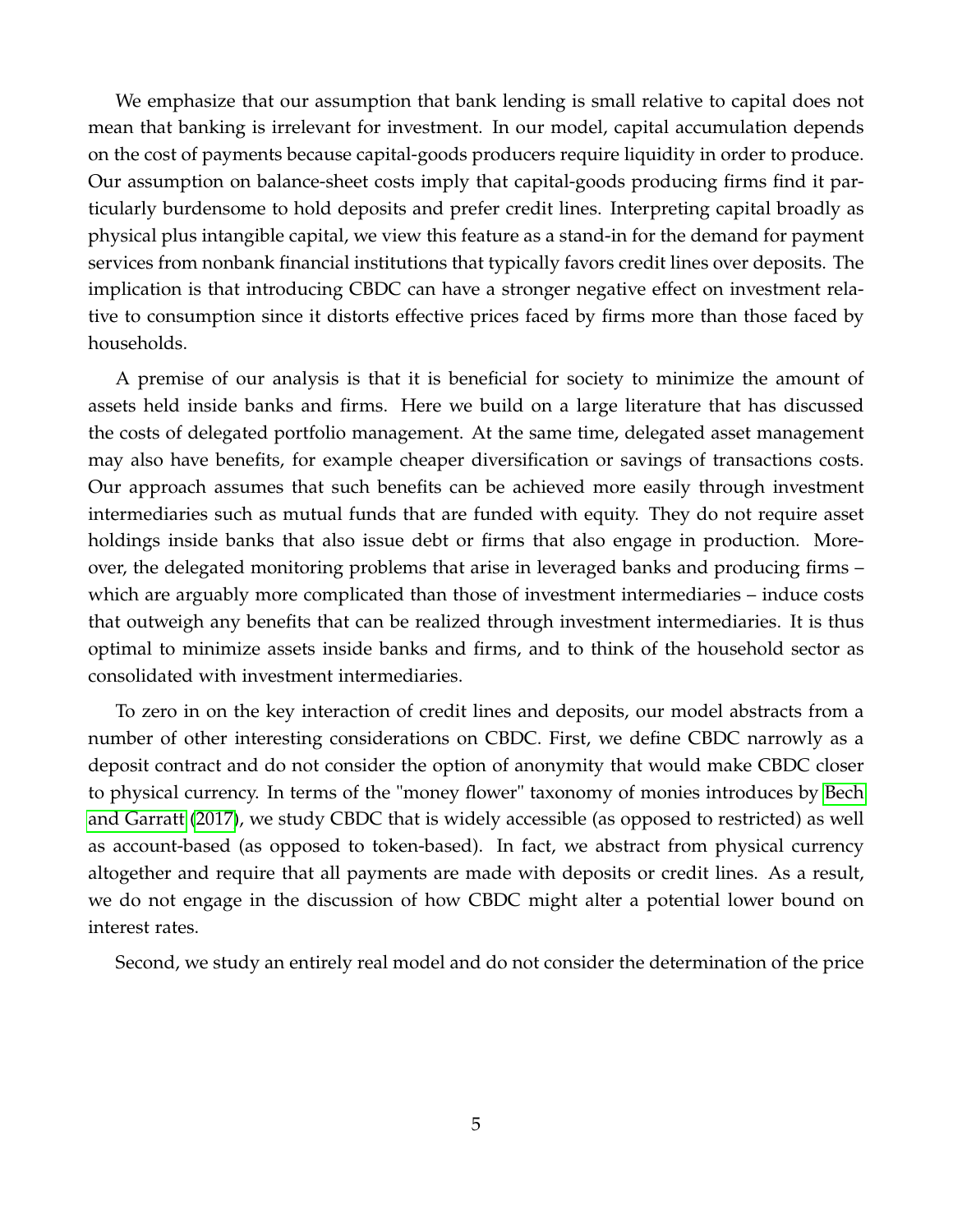level or how the transmission of monetary policy might change if a CBDC is introduced.<sup>[2](#page-5-0)</sup> This approach is guided by our focus on long-run welfare from the design of the payment system. We thus formulate policy as the elastic supply of real balances at a certain spread between the interest rate on CBDC and a safe claim that is not liquid. In practice, one would expect the central bank to fix both the price and quantity of *nominal* CBDC. In the long run, the price level would then adjust to deliver the quantity of real balances desired by the economy.

Third, we work with frictionless capital and insurance markets. In particular, households have access to a complete set of contingent claims to insure against preference shocks and banks can issue equity at no cost at all times. In addition to making the model analytically tractable, these assumptions also clarify that our mechanism does not rely on net-worth constraints in banks. Moreover, banks in our model are not needed to facilitate consumption smoothing when assets are illiquid, as in the literature that studies banks as a mechanism for liquidity insurance. Their purpose instead is to provide immediacy of payments in goods market transactions that financial markets cannot provide. Future work might explore the interaction of our mechanism with other financial frictions.

Finally, we do not explicitly model credit risk and aggregate shocks. All lending is deterministic and there is no default. While this simplification precludes us to talk about some interesting features of the data such as risk premia or credit spreads, the loss for our study of balance-sheet positions is smaller. In particular, one interpretation of balance-sheet costs incurred by banks is bankruptcy costs in lending. Suppose for example, that banks hold claims to capital not by owning capital directly, but by making loans that carry idiosyncratic risk and deadweight costs of default. On average, banks then expect to lose a certain share of the return on capital. Households who hold capital directly or through investment intermediaries do not incur the same costs since they hold equity claims.

Our approach builds on the theoretical and empirical literature on liquidity provision. [Strahan](#page-35-0) [\(2010\)](#page-35-0) provides an overview and discusses the trend towards greater use of credit lines. [Berger and Sedunov](#page-34-1) [\(2017\)](#page-34-1) argue that including off-balance sheet measures such as loan commitments is important to measure the role of banks in an economy and provide cross-country evidence. [Sufi](#page-35-1) [\(2007\)](#page-35-1) shows that credit lines help firms avoid costs of holding cash. Consistent with this idea, our model builds in the assumption that firms have a stronger preference for credit lines over deposits, since they are not natural savers.

<span id="page-5-0"></span> ${}^{2}$ [Piazzesi, Rogers and Schneider](#page-34-2) [\(2019\)](#page-34-2) study the transmission of CBDC in a New Keynesian model. They argue that the transmission of interest-rate policy works is similar a floor system as currently implemented by many central banks, but different from traditional corridor systems because of a lower elasticity of broad money supply. [Barrdear and Kumhof](#page-34-3) [\(2016\)](#page-34-3) also study CBDC in a New Keynesian setup and derive welfare gains from a reduction in transaction costs.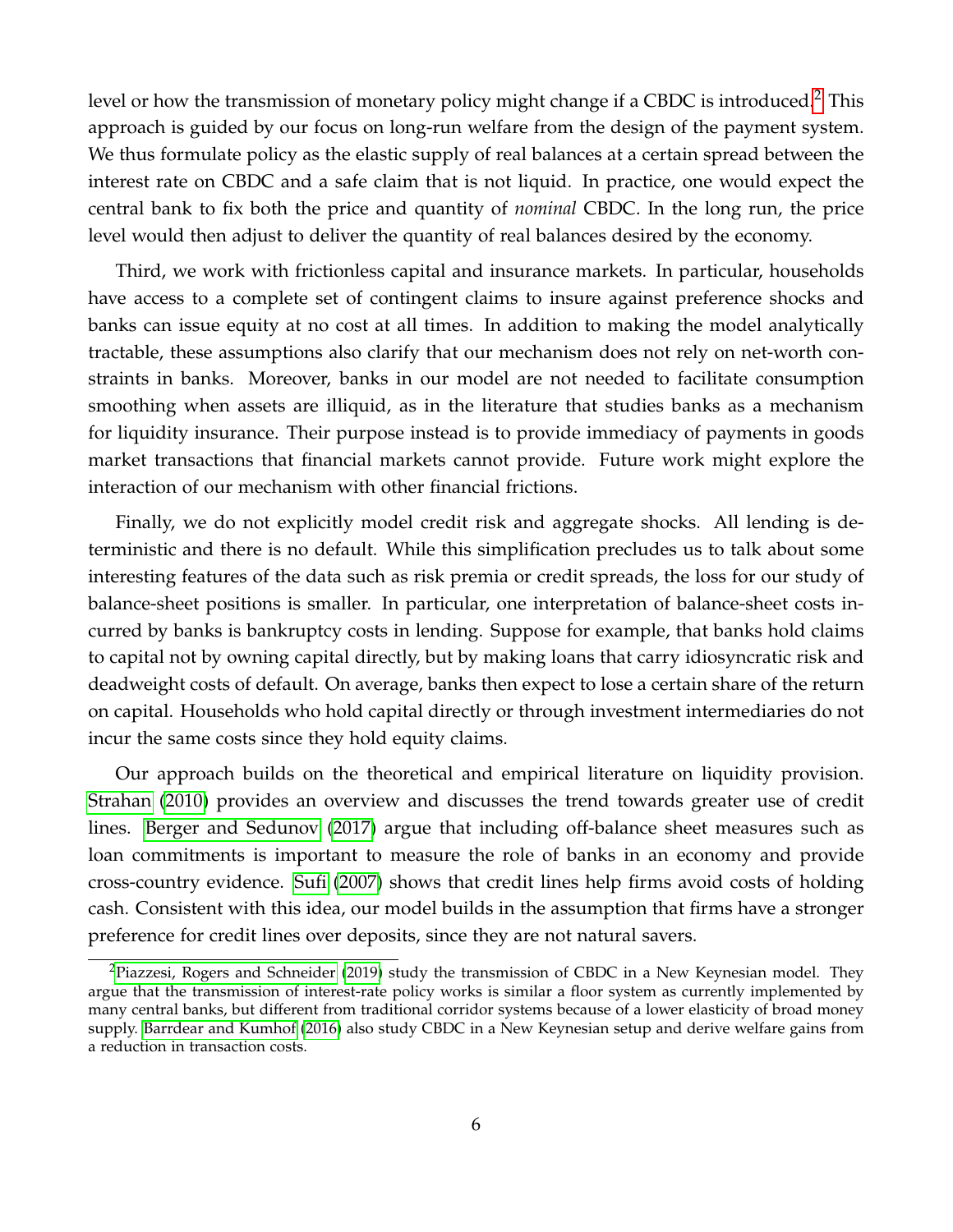[Holmström and Tirole](#page-34-4) [\(1998\)](#page-34-4) show how credit lines can help allocate liquidity when individual agents' needs for liquidity are not perfectly predictable, an important theme in our analysis. [Kashyap, Rajan and Stein](#page-34-5) [\(2002\)](#page-34-5) provide theory and evidence on complementarity between credit lines and bank deposits. They show that, at the level of the individual bank, liquidity management is cheaper when liquidity needs – that is, outflows of funds – implied by the two products are imperfectly correlated. They provide supporting cross-sectional evidence on banks' selection of products to offer (see also [Gatev, Schuermann and Strahan](#page-34-6) [\(2009\)](#page-34-6)).

In our model, complementarity is due to both collateral and liquidity constraints. In fact, in the version of the model without a central bank, liquidity management plays no role – we assume that bank-level shocks due to customer-payment instructions net out across banks so they can be managed with a negligible amount of reserves. As a result, banks incur no liquidity-management costs regardless of whether they offer deposits or credit lines. Complementarity is nevertheless present because loans due to drawn down credit lines serve as collateral for deposits created when payments occur. This is why fewer collateral assets are needed when banks offer both products.

Liquidity management does matter once we discuss the role of CBDC. Here we use the fact that, for the aggregate banking system, the correlation of liquidity needs is perfectly negative: every drawn credit line (an outflows of funds) gives rise to a new deposit account (an inflow of funds). The impact of CBDC is then that some funds obtained via credit lines flow to the central bank that offers only deposits. Commercial bank liquidity needs thus become less negatively correlated. Again, this weakening of complementarity not only affects liquidity management but also the cost of collateral for the economy as a whole.

A growing literature discusses various forms that CBDC might take, assesses their pros and cons and compares them to other forms of electronic money. [Bech and Garratt](#page-34-0) [\(2017\)](#page-34-0) provide a taxonomy of monies together with historical examples. [Chapman and Wilkins](#page-34-7) [\(2019\)](#page-34-7) point out the joint trends of innovation in cryptoassets and decline of cash and discuss challenges for central banks once banks coexist with (public or private) providers of digital currencies. [Engert](#page-34-8) [and Fung](#page-34-8) [\(2017\)](#page-34-8) survey motivations for CBDC that have been brought up in the literature.

The small theoretical literature on CBDC has focused on competition with bank deposits as opposed to credit lines. [Andolfatto](#page-34-9) [\(2018\)](#page-34-9) studies a model of monopoly banking where the introduction of CBDC reduces rents in the deposit market and increases financial inclusion. He also emphasizes that there need not be a detrimental effect on investment. While our model abstracts from bank market power, we agree that assessing its role for current bank spreads may matter for judging the impact of CBDC. In our context, it would be interesting to explore the role of concentration and customer capital in both the credit line and deposit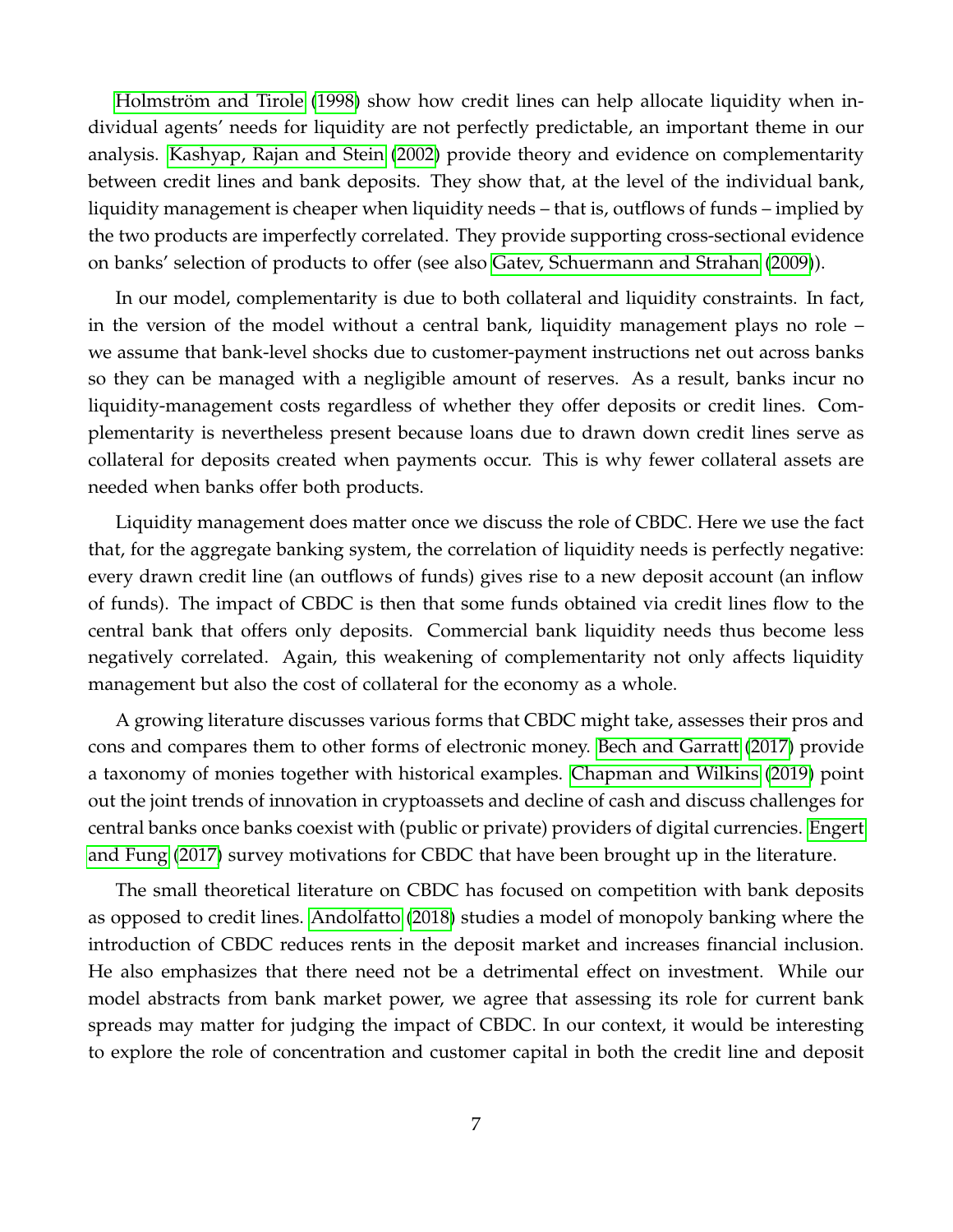markets, as well as possible bundling of goods by noncompetitive financial institutions.

[Faure and Gersbach](#page-34-10) [\(2018\)](#page-34-10) and [Brunnermeier and Niepelt](#page-34-11) [\(2019\)](#page-34-11) are interested in when fractional reserve banking and a system with CBDC are equivalent in terms of allocations. We share their approach of writing down environments with monetary exchange and comparing alternative payment systems. However, a key condition that is violated in our setup is that expanding balance sheets of banks (or central banks) is costless. Indeed, the equivalence results use the idea that when CBDC attracts depositors away from commercial banks, then the central bank can undo those positions by lending to commercial banks. In our model, balance sheet costs penalize the total length of balance sheets so that the allocation would not be equivalent to one without CBDC. Our focus on balance sheet costs also leads us to assign the government a technology for borrowing and asset management that is different from that of commercial banks.

[Keister and Sanches](#page-34-12) [\(2019\)](#page-34-12) also emphasize complementarity between deposits and lending. In their model, however, bank lending is important for funding investment and banks face net worth constraints. Offering deposits at low interest rates relaxes net worth constraints and increases investment, a benefit that is weakened by CBDC. In our model, in contrast, complementarity comes from liquidity provision; our banks are not important for funding investment and do not face net worth constraints. Our approach targets economies with large banks and highly developed securities markets.

The rest of the paper is structured as follows. Section [2](#page-7-0) uses simple balance-sheet diagrams to illustrate the main arguments. The diagrams capture the positions taken by agents in the model, but do not get into endogenous prices and choices. Section [3](#page-12-0) then lays out the full model and Section [4](#page-24-0) provides uses it to compare alternative payment systems.

# <span id="page-7-0"></span>**2 Transactions and payment instruments**

Consider a buyer and a seller who are about to transact an amount of goods *T*. The buyer needs liquidity in order to pay the seller. One option is for the buyer to hold deposits before the transaction takes place, and then instruct his bank to transfer funds to the seller. We assume that both the buyer and the seller hold deposits for some period of time – perhaps short – around the date of the transaction.

We further assume that the buyer did not know for sure up front how many goods he wanted to consume. He thus holds deposits  $D = T/v$  where  $v \in (0,1)$ . We say that liquidity needs are more predictable if *v* is larger. In the extreme case  $v = 1$ , the buyer knows exactly how much he wants to consume and holds just enough deposits to cover spending.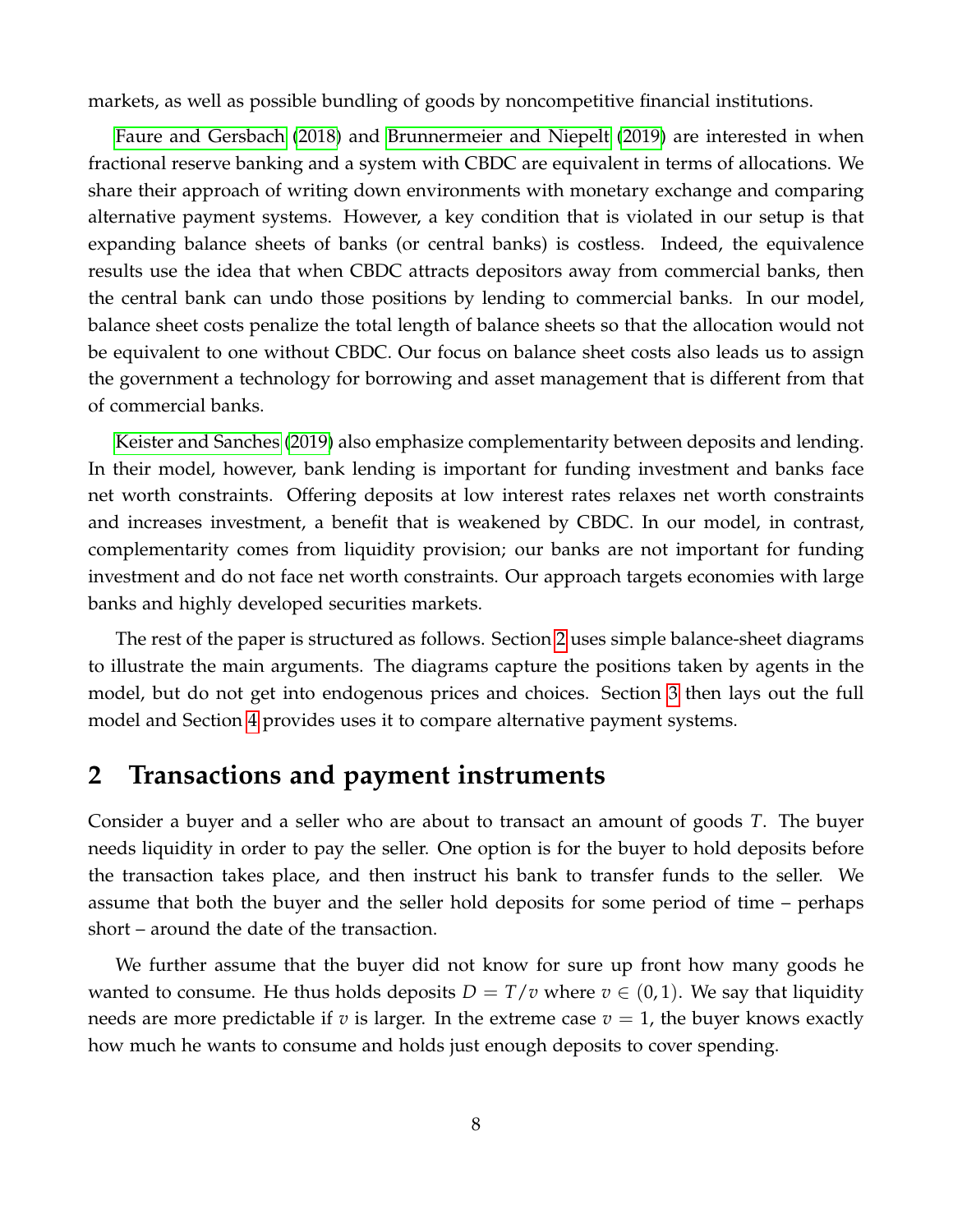The banking system must provide deposits both before and after the transaction takes place. In order to do so credibly, it must hold assets worth *D*/*φ*. The parameter *φ* works like a bound on bank leverage. Banks must further pay a proportional balance-sheet cost *κ* per unit of assets held.

Table 1 illustrates balance sheets. Panel A shows that, before the transaction, the buyer holds deposits *D* with the bank. The bank holds  $A = D/\phi$  assets to back those deposits and finances the remaining assets with equity *E*. The other items in the balance sheets are not important for the argument, so we do not show them explicitly.

Panel B shows balance sheets after the transaction. The payment *vD* has now been subtracted from deposits and instead appears in the deposit account of the seller. Total deposits at the bank *D* have not changed. We note that handling transactions does not imply a net outflow from (or inflow into) the banking system. Banks thus do not require reserves in this example. $3$ 

Since banks hold  $A = D/\phi = T/\phi v$  assets both before and after the transaction, we write the total cost of liquidity provision as

$$
\kappa A + \kappa A = 2 \kappa T / \phi v.
$$

Liquidity is cheaper if banks can lever more as well as when liquidity needs are more predictable.

In an economy where all transactions are supported by deposits, introducing CBDC is beneficial if the central bank has a lower cost of providing deposits. For example, suppose that the central bank is more efficient at managing assets and thus has a lower balance-sheet cost *κ* ∗ , or that the central bank can credibly back deposits with fewer assets to achieve a higher ratio *φ* ∗ . The costs of liquidity provision with CBDC are 2 *κ* <sup>∗</sup> *T*/*φ* ∗*v*.

An environment in which all payments are made with deposits thus provides an argument in favor of the introduction of CBDC. The same argument applies to an environment in which buyers do not qualify for a credit line.

<span id="page-8-0"></span><sup>&</sup>lt;sup>3</sup>We have implicitly assumed here that the transaction does not create imbalances within the banking system. For example, if all sellers had accounts at one bank and all buyers at another, then transactions would require interbank transfers. If banks are similar, we would expect transfer to net out so as to require almost no reserves.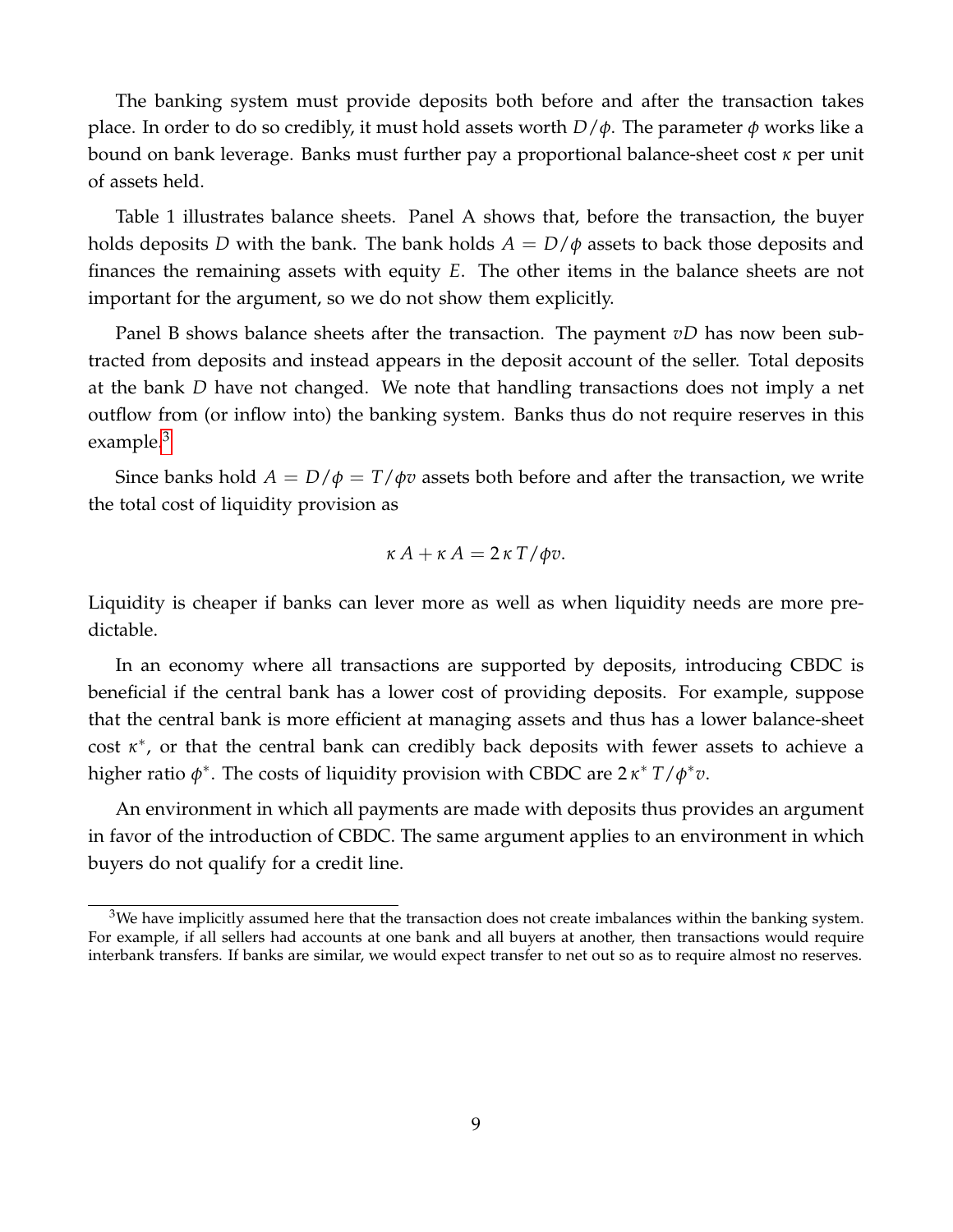#### Table 1: Deposit Payment

| Panel A: Before the transaction |                                |        |  |      |                      |  |
|---------------------------------|--------------------------------|--------|--|------|----------------------|--|
| Buyer                           |                                | Seller |  | Bank |                      |  |
| Assets                          | Liabilities Assets Liabilities |        |  |      | Assets   Liabilities |  |
|                                 |                                |        |  |      |                      |  |
|                                 |                                |        |  |      |                      |  |

#### Panel B: After the transaction

| Buyer     |             | Seller          |                      | Bank |                      |
|-----------|-------------|-----------------|----------------------|------|----------------------|
| Assets    | Liabilities |                 | Assets   Liabilities |      | Assets   Liabilities |
| $(1-v)$ D |             | $\mathcal{D}$ D |                      |      |                      |
|           |             |                 |                      |      |                      |

# **2.1 Deposits and Credit Lines**

Suppose now the buyer arranges a credit line with his bank. The credit limit *L* is chosen to satisfy the same overall liquidity need as before, that is,  $L = T/v$ . The buyer then draws down the credit line to pay  $T = vL$  with his credit line to the seller, who places the funds in his deposit account.

At the time that the buyer arranges the credit line, the bank does not need to hold assets to back the credit line. After the transaction, in Panel B of Table 2, the buyer has drawn *v L* from the credit line, which is a liability for the buyer and an asset for the bank. The seller receives a deposit which the bank backs with assets  $\overline{A}$  that satisfy

$$
v L = \phi (v L + \bar{A}) \Longrightarrow \bar{A} = \frac{1 - \phi}{\phi} v L.
$$

The bank finances these assets with equity  $\bar{E} = \bar{A}$ .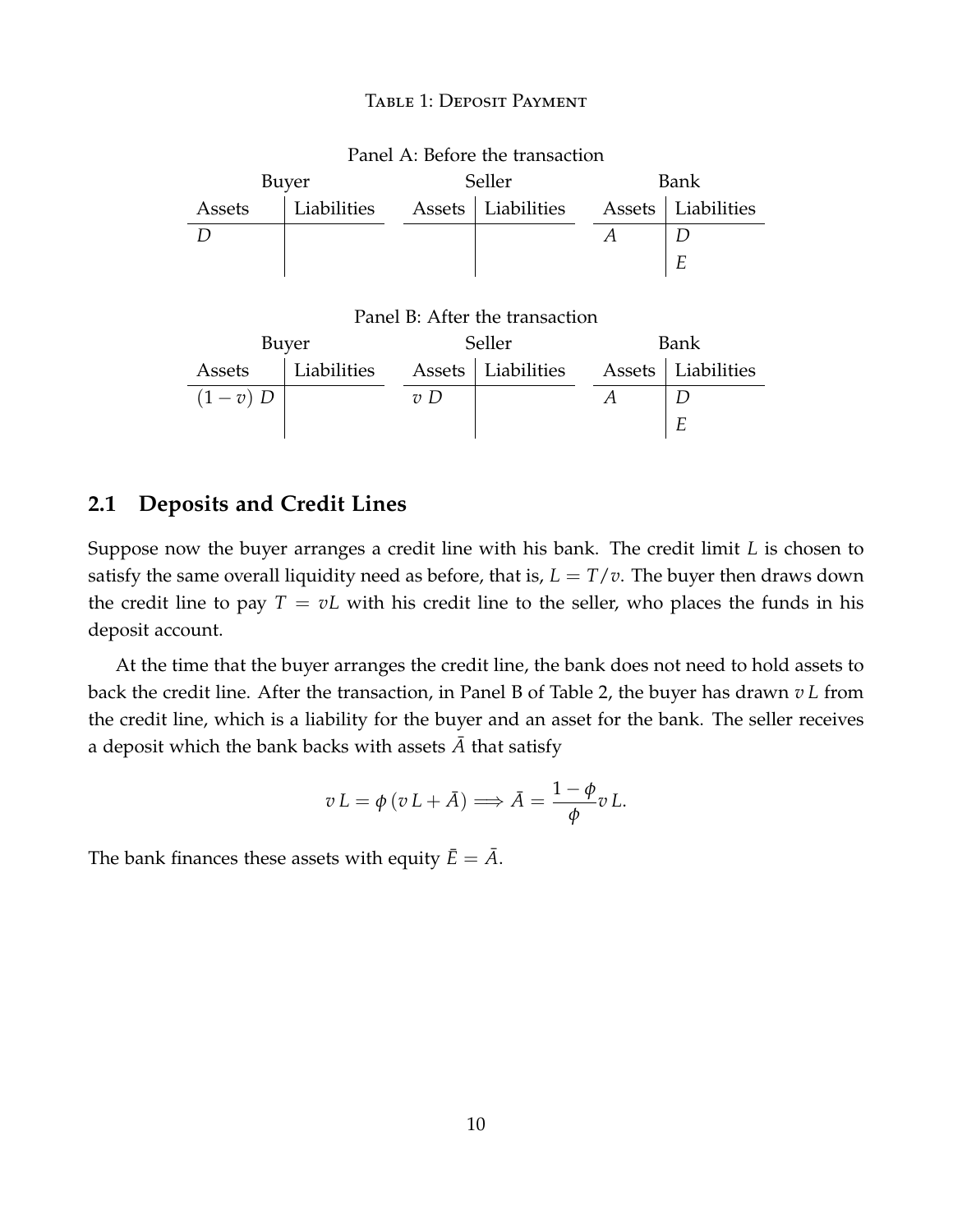#### TABLE 2: CREDIT LINE PAYMENT

| I allet A. Delvie the transaction |                                                          |        |  |      |  |  |
|-----------------------------------|----------------------------------------------------------|--------|--|------|--|--|
| Buyer                             |                                                          | Seller |  | Bank |  |  |
|                                   | Assets Liabilities Assets Liabilities Assets Liabilities |        |  |      |  |  |
|                                   |                                                          |        |  |      |  |  |
|                                   |                                                          |        |  |      |  |  |

# Panel A: Before the transaction

Panel B: After the transaction

| Buyer |                                                          | Seller |  | Bank |                  |
|-------|----------------------------------------------------------|--------|--|------|------------------|
|       | Assets Liabilities Assets Liabilities Assets Liabilities |        |  |      |                  |
|       | $v \; L$                                                 | 72L    |  | 72L  | $\overline{v}$ L |
|       |                                                          |        |  |      |                  |

The costs of liquidity provision are

$$
\kappa v L + \kappa \bar{A} = \kappa \left( 1 + \frac{(1 - \phi)}{\phi} \right) v L = \kappa \phi T.
$$

A credit line economizes on balance-sheet costs for two reasons. First, deposits require asset holdings both before and after transactions take place in order to provide liquidity to the buyer and the seller, respectively. When a credit line is used, in contrast, the transaction generates an asset that in turn backs deposits. This complementarity economizes on asset holdings and cuts cost by a factor of 2. Second, only a fraction  $v < 1$  of the credit limit is drawn, which generates a smaller amount of deposits *v D* than the deposit amount *D* involved with a deposit payment and therefore lower asset costs. This property cuts costs by another factor of 1/*v*. Credit lines thus have a greater advantage when liquidity needs are less predictable.

A credit line is also associated with lower costs if the buyer and/or the seller are firms that face costs for holding assets as do banks. If the buyer is a firm, a deposit payment leads to an additional asset cost  $\kappa D + \kappa (1 - v) D$ . If the seller is also a firm,  $\kappa v D$  are added to the cost. A credit line payment leads to a lower additional asset management cost: *κ v L* for the seller and the buyer firm.

### **2.2 Central bank digital currency**

We now introduce CBDC into an economy with deposits and credit. For simplicity, we consider a scenario where the seller strictly prefers an account at the central bank over an account at a commercial bank. We also assume that the buyer continues to prefer a credit line from a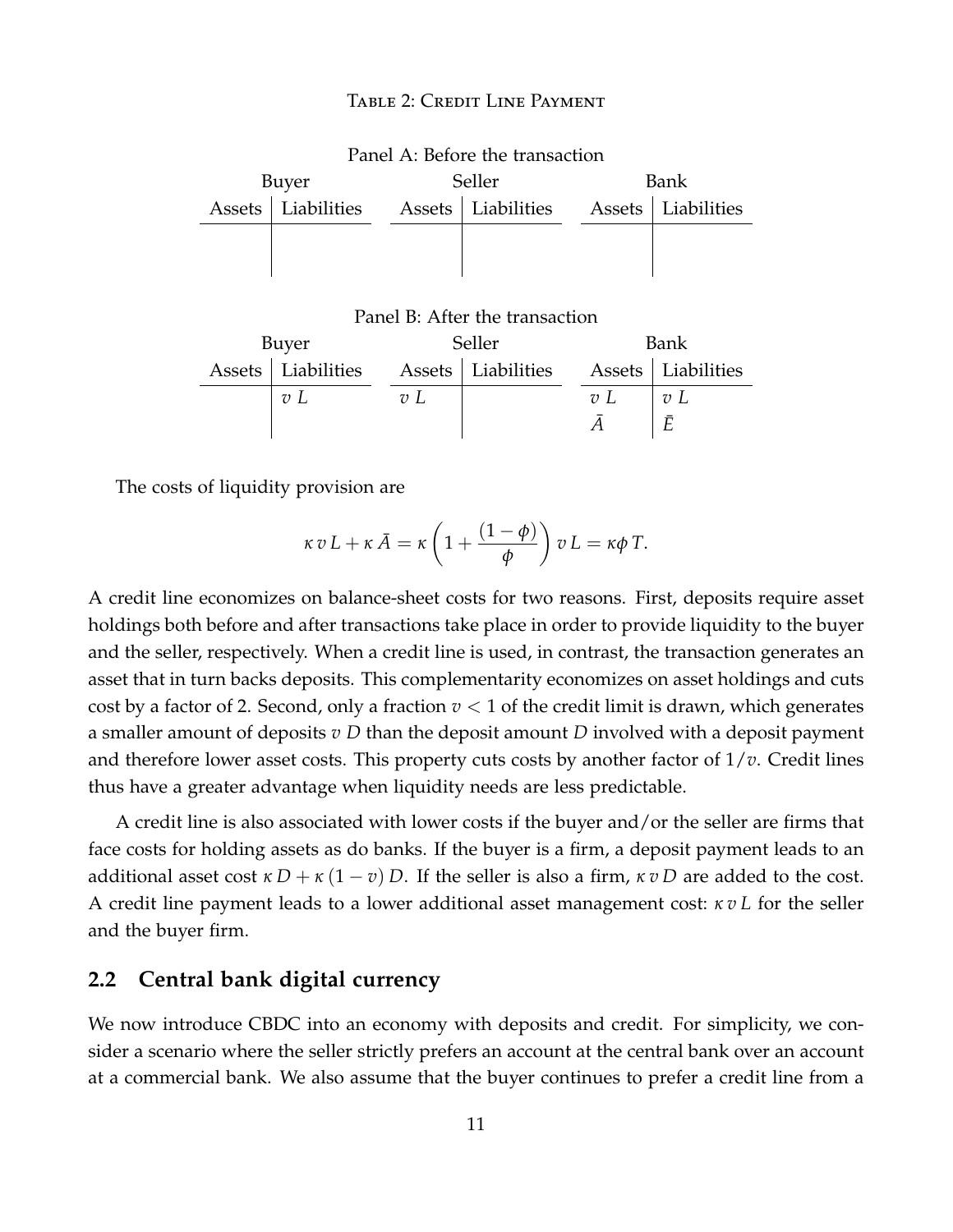bank. This will typically be the case if liquidity needs are hard to predict and CBDC is not too cheap.

The introduction of CBDC decouples credit and deposits. The funds received by the seller become digital currency, a liability of the central bank in Panel B of Table 3. The central bank backs the digital currency with assets  $A^* = v L/\phi^*$  and needs equity  $E^* = v(1 - \phi^*) L/\phi^*$ . Since the commercial bank uses deposits to fund the loan it extends to customers who draw the credit line, it turns instead to equity  $\bar{E}'$ .

The introduction of CBDC further implies that the transaction generates an outflow of funds from commercial banks to the central bank. In order to meet this outflow, commercial banks must hold liquid funds already before the transaction. We assume that commercial banks hold deposits at the central bank. Panel A shows that the central bank then already issues deposits worth *v L* before the transactions, which are held by commercial banks and funded with equity.

#### Table 3: CBDC and Credit Lines



 $\overline{A}$ 

<sup>∗</sup> *v L*

*E* ∗

Panel A: Before the transaction

The costs of liquidity provision are

$$
2\kappa vL+2\kappa^*A^*=2\kappa T+2\frac{\kappa^*}{\phi^*}T.
$$

*v L v L v L E*

If the central bank has the same technology as the commercial bank,  $\kappa^* = \kappa$  and  $\phi^* = \phi$ , these costs are lower than those with only deposit payments, 2 *κ T*/*φv*. However, they are clearly higher than with credit. The reason is that the introduction of CBDC decouples credit from deposits and thereby destroys the complementarity in liquidity production.

Our model below formalizes derives the same logic in a more elaborate model. The model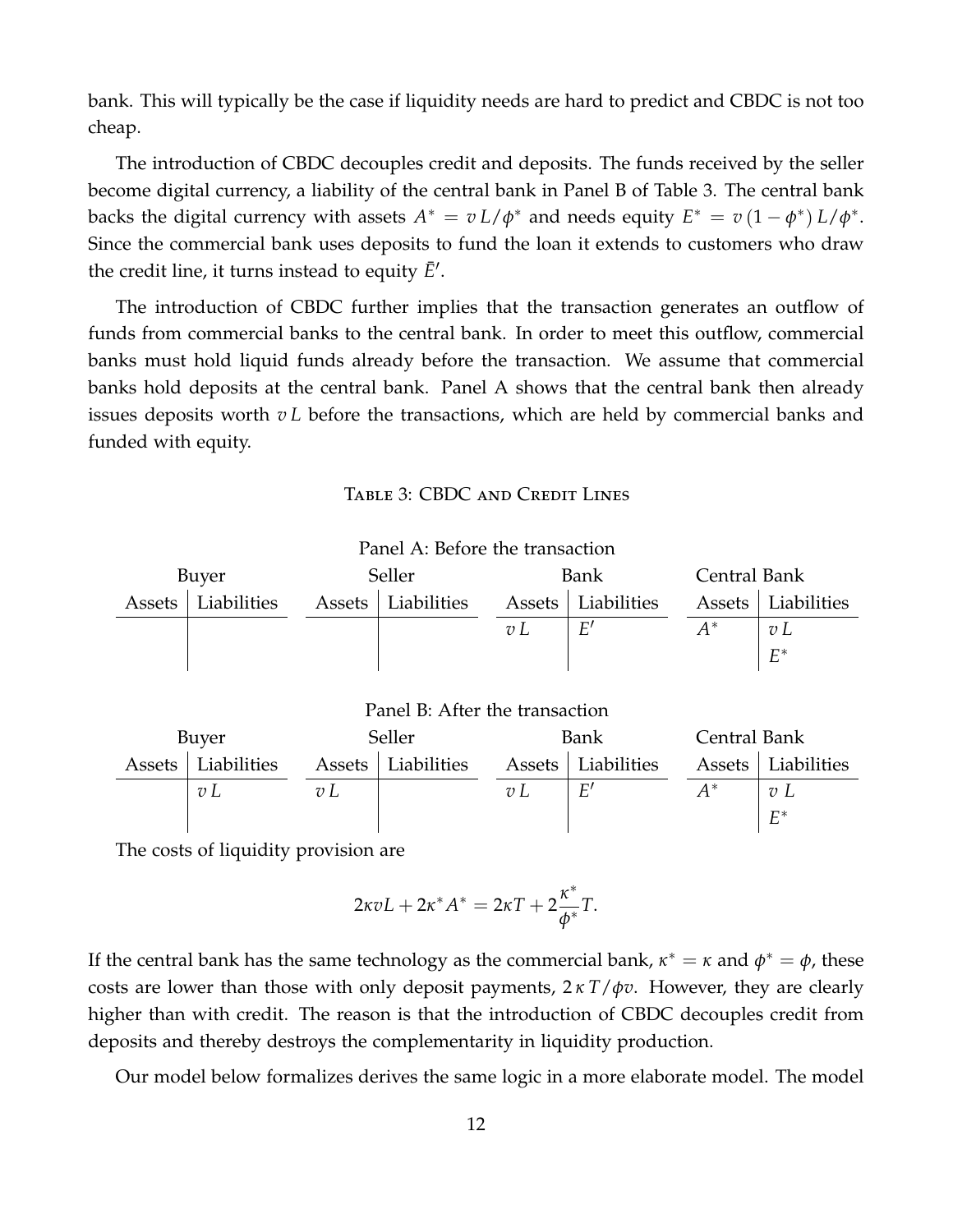describes how credit lines and deposits are priced and endogenizes customers' and banks' demand and supply decisions. These margins offer some additional insights on when gains from CBDC are present The basic message is the same: CBDC is only desirable if it is sufficiently cheap. If it is only somewhat cheaper than commercial bank deposits, then the introduction of CBDC may reduce welfare.

# <span id="page-12-0"></span>**3 Setup**

# **3.1 Preferences and technology**

Time is discrete and divided into integer dates  $t = 1, 2, 3...$  and intermediate dates  $t = 1.5, 2.5$ and so on. At integer dates *t*, capital is installed for production at the next intermediate date *t* + .5. At intermediate dates, final goods are made from labor. Final goods can be consumed or converted into capital goods for installation at the next integer date.

The production function for final goods at intermediate date *t* is

<span id="page-12-1"></span>
$$
Y_t = K_t^{\alpha} N_t^{1-\alpha},\tag{1}
$$

where *K* is capital that depreciates at rate *δ* per unit of time and *N* is labor. There is a continuum of capital goods, which are all perfect substitutes. At intermediate dates, a fraction  $v_i$  of capital goods can be produced one-for-one from consumption goods. The productivity shocks that select the producable goods are iid across goods and time.

There is a continuum of households. At intermediate dates, a fraction  $v_c < 1$  of individual households get utility from consumption, while all households work. A preference shock *ξ<sup>t</sup>* ∈ {0, 1} selects whether a household consumes or not. The preference shock is iid across households and time. (To keep notation simple, we do not use a household-specific index *i*.) Felicity over consumption and labor is

$$
\xi_t \log c_t - \theta \frac{N_t^{1+1/\varepsilon}}{1+1/\varepsilon}.
$$

Preferences are time separable and households discount the future with a discount factor *β* per unit of time.

Let  $C_t = E[c_t(\xi_t)]$  and  $I_t$  denote aggregate consumption and investment, respectively. The resource constraints for final goods at an intermediate date *t* and for capital at the subsequent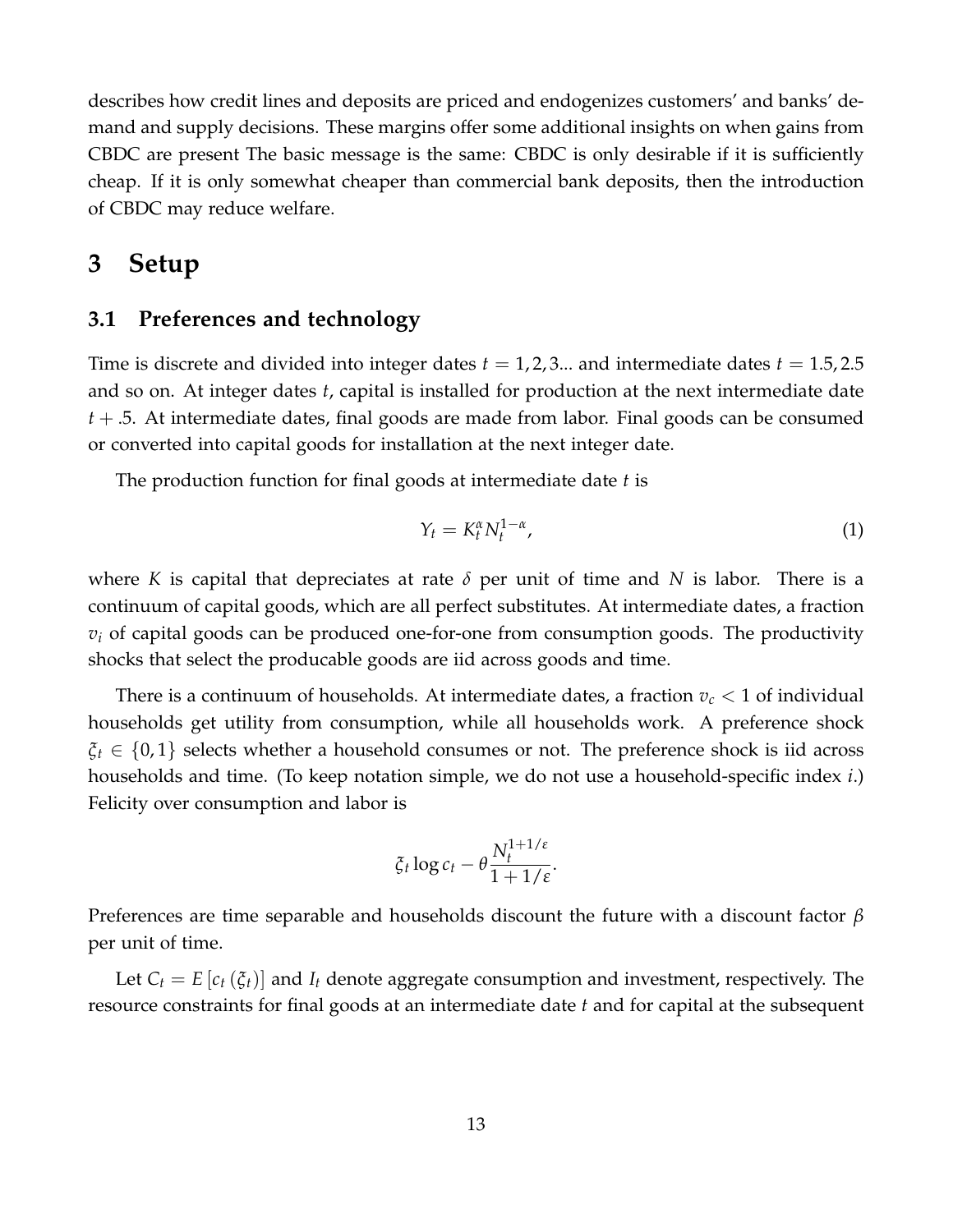integer date are

<span id="page-13-0"></span>
$$
C_t + I_t = Y_t,
$$
  
\n
$$
K_{t+1} = I_t + (1 - \delta) K_t.
$$
\n(2)

Here  $K_{t+1}$  is capital installed at the integer date  $t + .5$  for production at the subsequent intermediate date  $t + 1$ .

#### *First best allocation*

The social planner maximizes expected utility subject to the production function and the resource constraints. Since shocks are iid, it is optimal to perfectly insure households against preference shocks: the consumption of a household who consumes at date *t* is  $c_t = C_t/v_c$ . In terms of aggregates, the optimal allocation is exactly that of the standard neoclassical growth model. Indeed, felicity for the social planner can be written in terms of aggregate consumption with the probability  $v_c$ : up to a constant, we have

$$
v_c \log C_t - \theta \frac{N_t^{1+1/\varepsilon}}{1+1/\varepsilon}.\tag{3}
$$

The optimal allocation is independent of  $v_i$ . It reflects  $v_c$  via the relative weight of consumption versus labor: since everyone works in the intermediate periods, hours are optimally lower in economies with lower *vc*.

### **3.2 Financial frictions**

We now define a decentralized equilibrium with banks and firms and introduce frictions that make money important. The basic principles are that goods trading requires payment instruments, that leverage is limited, and holding assets inside firms is costly. At the same time, we allow for financial markets that are essentially frictionless, and allow easy financing of firms as well as insurance against idiosyncratic shocks.

At integer dates, households have access to a full set of contingent claims. In particular, they can trade claims to the outcomes of their own preference shocks as well as firms' productivity shocks. Production is run by two types of competitive firms. Consumption-goods producers rent capital and hire labor to make final goods at intermediate dates. Capital-goods producers buy final goods at intermediate dates to make capital goods ready for installation at the next integer date. Factor markets are competitive; we write  $w_t$  for the wage and  $r_t$  for the rental rate of capital at an intermediate date, both in units of consumption goods. Both types of firms as well as banks introduced below are owned by households.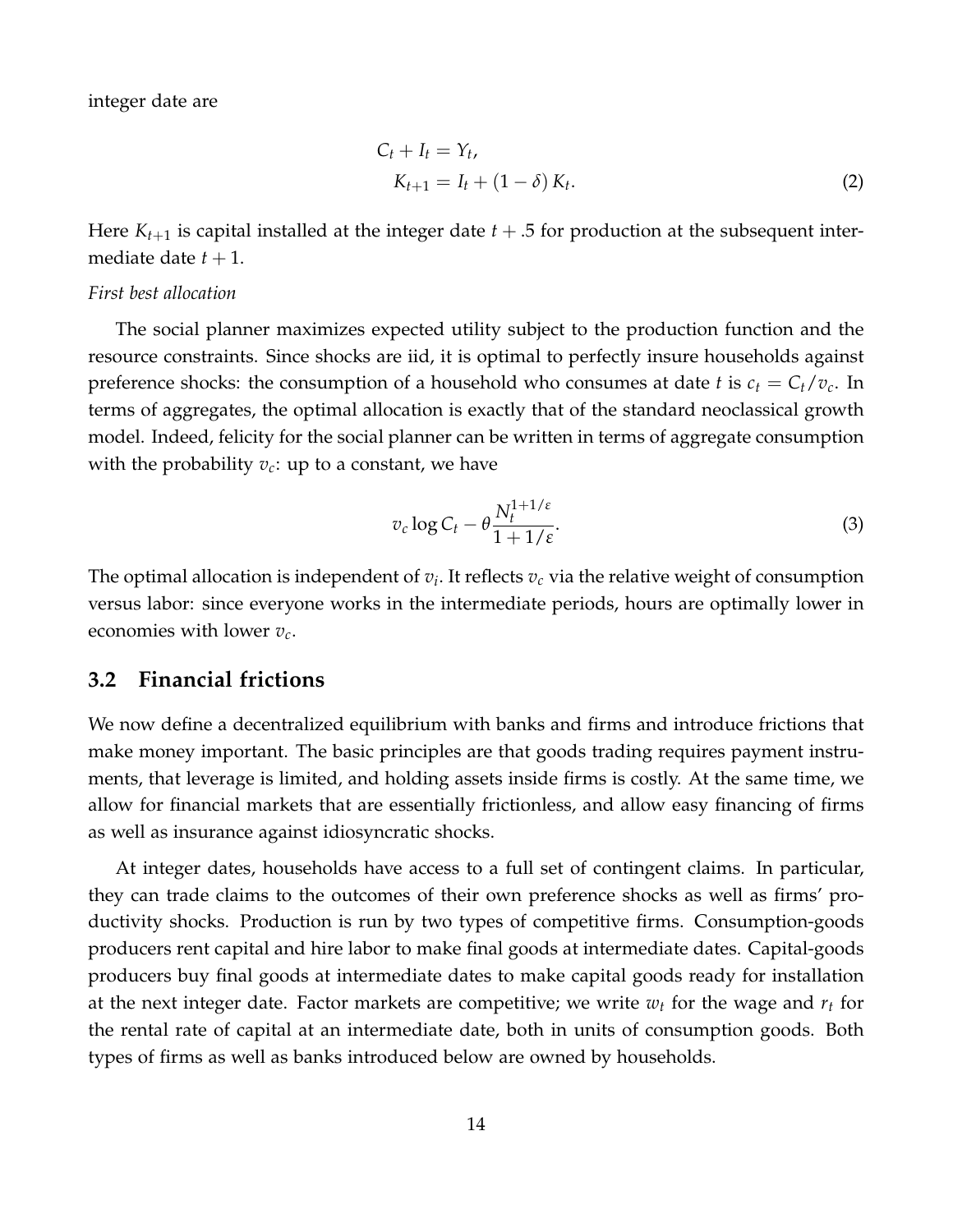Since markets for trade between integer dates are complete, households will share the risk due to idiosyncratic shocks. To simplify the analysis, we work directly with a large family that pools resources at integer dates. It then decides how to arrange for liquidity for the individual members. The family further owns all firms as well as banks – competitive firms introduced below – and maximizes their shareholder value. Even though idiosyncratic shocks can be insured, they will still play a role for the allocation because payment instruments, such as deposits, that are needed in transactions, are not fully contingent.

We introduce a demand for payment instruments through cash-in-advance constraints. In particular, we assume that goods-market transactions at intermediate dates require payment of money from buyers to sellers. Buyers must make sure, at the previous integer date, to have money to pay for any purchases, either by holding deposits or by arranging a credit line. Similarly, sellers must carry funds from sales to the next integer date via money. Factor market transactions are agreed at intermediate dates, but settled only at the next integer date. While all markets are Walrasian, the cash-in-advance constraints are designed to capture the fact that goods-market trade is not perfectly synchronized and centralized.

The setup creates two types of demand for liquidity. For households and capital-goods producers who face idiosyncratic shocks, the need for liquidity is not perfectly predictable. As a result, holding a noncontingent asset such as deposits always means that there is a state of the world where the agent has "too much" liquidity. In contrast, for consumptiongoods producers who just need to store funds, the need for liquidity is predictable and hence deposits are perfectly adequate. Payment instruments are provided by banks, discussed in detail below. Banks face collateral constraints: to provide deposits they must hold assets as collateral.

Holding assets inside firms or banks requires asset-management services. We assume that those services are produced by an asset-management sector that rents capital and hires workers just like consumption-goods producers. If the payments technology is more costly, it therefore requires more factor inputs, leaving fewer inputs for the production of consumption goods and capital goods. We do not require the use of payment instruments in the market for asset-management services. This approach is convenient since it avoids differences in welfare due to how resource costs of liquidity provision are themselves paid for. We believe such effects represent a relatively small share of output and do not want them to drive our conclusions.

We define *Q<sup>t</sup>* as the relative price of capital at an integer date *t* in units of consumption goods at the prior intermediate date  $t - 0.5$ , and write  $Q_t/R_t$  as the relative price of capital in terms of consumption goods at the following intermediate date  $t + .5$ . Relative prices of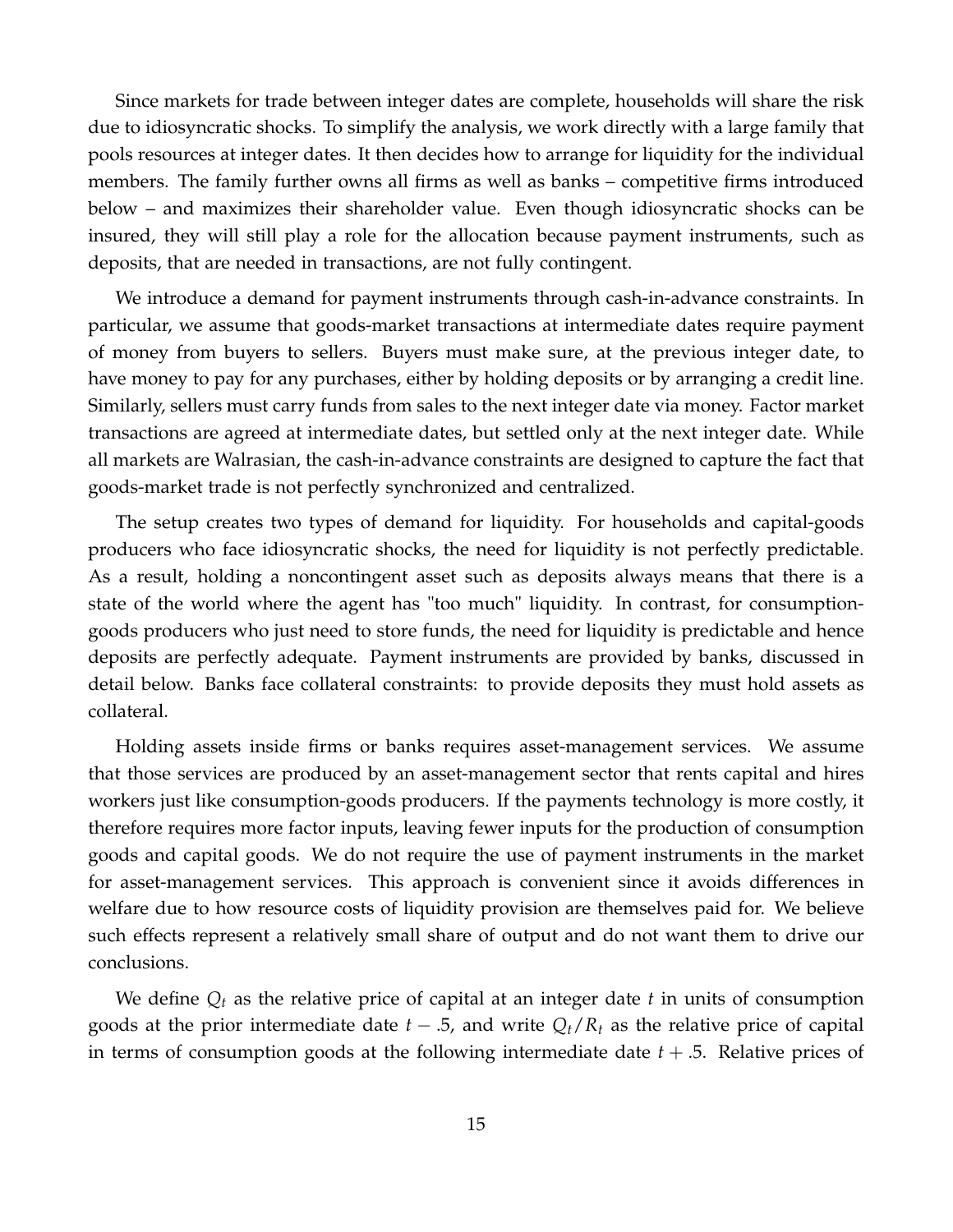consumption goods between adjacent periods are indeterminate, since consumption goods cannot be converted into capital at any given date. We adopt the convention that the gross interest rate between an intermediate date and the following integer date is equal to one, so that *R<sup>t</sup>* is the gross interest rate, in units of consumption goods, between an integer date *t* and the following intermediate date  $t + .5$ .

### **3.3 Household problem**

We focus first on the household problem when the only payment instrument is deposits. The interest rate on deposits between dates  $t - .5$  and  $t$  is  $R_{t-.5}^D$ . The interest rate between dates  $t$ and  $t + .5$  is  $R_t^D$ . Consider a family that wants to fund consumption at an intermediate date *t*. It starts at the integer date *t* − .5 with wealth *Wt*−.5 and faces budget constraints for dates *t* − .5 through *t* + .5

<span id="page-15-0"></span>
$$
D_{t-.5} + A_{t-.5} = W_{t-.5},
$$
  
\n
$$
c_t(\xi_t) = v_t(\xi_t) R_{t-.5}^D D_{t-.5}; \quad v_t(\xi_t) \le 1
$$
  
\n
$$
W_{t+.5} = R_{t-.5} A_{t-.5} + w_t N_t + R_t^D (1 - E[v_t(\xi_t)]) R_{t-.5}^D D_{t-.5},
$$
\n(4)

At date *t* −.5, family resources are split into deposits and other assets that earn the interest rate *Rt*−.5. We focus on symmetric portfolios: every member receives the same amount of deposits. At date *t*, preference shocks are realized and family members choose the share *v<sup>t</sup>* (*ξt*) of their deposit balance that is spent on consumption. Finally, at date *t* + .5, the family again pools resources, namely asset payoffs, wages and leftover deposit balances with interest.

Suppose that liquidity is costly, that is, the cumulative return on deposits  $R_{t-.5}^D R_t^D$  is below the interest rate *Rt*−.5. It is then optimal for the family to make each household hold just enough deposits to fund consumption if the idiosyncratic shock is  $\xi_t = 1$ . Since other households do not consume, we have  $v_t(1) = 1$ ,  $v_t(0) = 0$  and  $E[v_t(\xi_t)] = v_c$ . We can then consolidate the family's budget constraints into

<span id="page-15-1"></span>
$$
W_{t+.5} = R_{t-.5}W_{t-.5} + w_t N_t - C_t \left(1 + \frac{\omega_t^c}{v_c}\right); \quad \omega_t^c := \frac{R_{t-.5}}{R_{t-.5}^D} - 1 + (1 - v_c) \left(1 - R_t^D\right), \quad (5)
$$

where we define  $\omega_t^c$  as the household's cost of liquidity. In order to provide aggregate consumption  $C_t$ , every household has to hold deposits  $C_t/v_c$ . The cost of liquidity  $\omega_t^c$  sums up the deposit spread paid by the family between two integer dates. First, all members invest in deposits at date *t* − .5 and hence pay a spread between dates *t* − .5 and *t*. Moreover, the share 1 − *v<sup>c</sup>* households who do not spend their deposits at *t* further face a spread between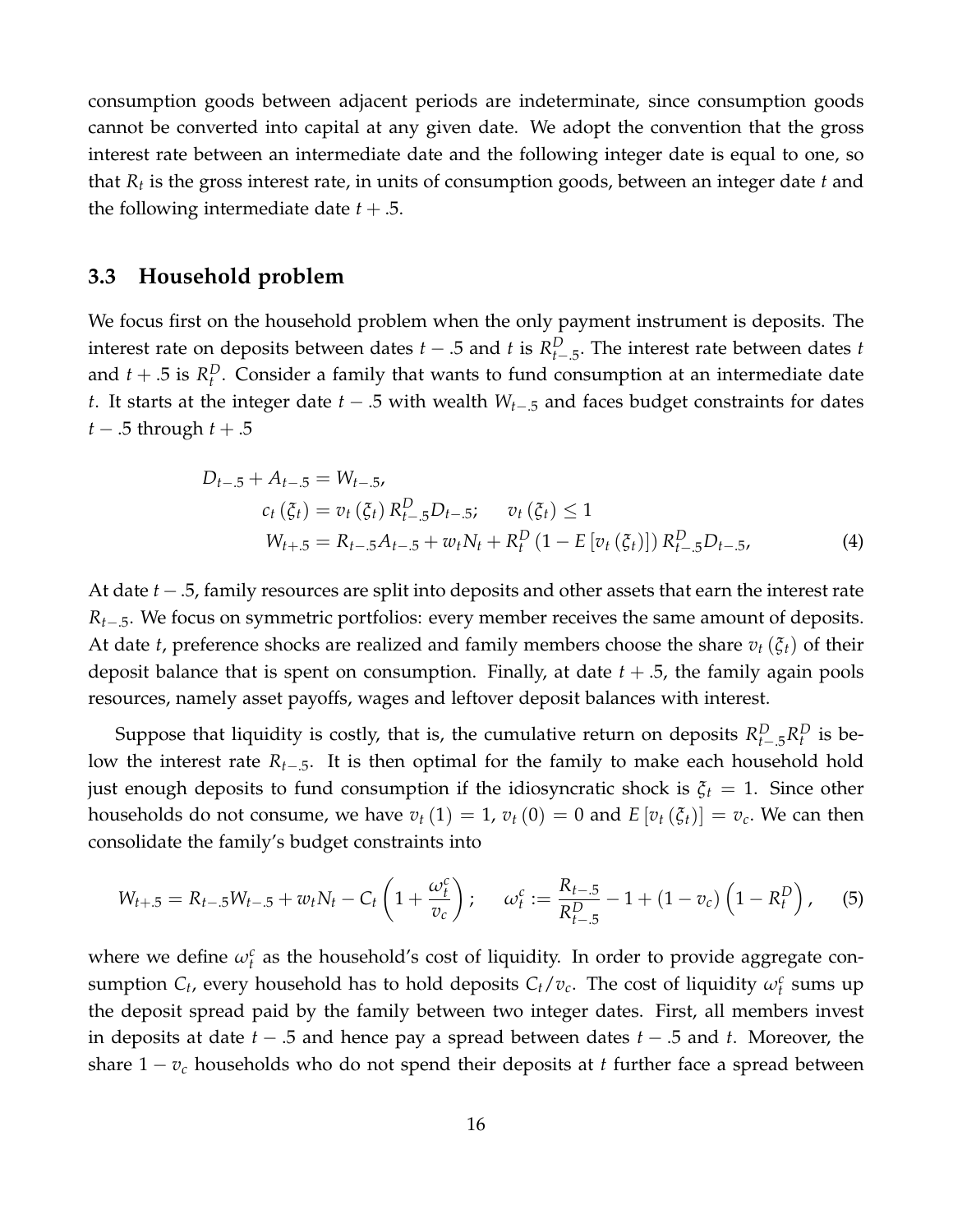dates *t* and *t* + .5. In a world with deposits, liquidity is more costly if liquidity needs are less predictable in the sense that  $v_c$  is low.

Since the cost of liquidity adds to the effective price of consumption, it drives a wedge between the marginal utilities of consumption and wealth. The first-order condition for consumption is

<span id="page-16-1"></span>
$$
\frac{v_c}{C_t} = \lambda_{t+.5} \left( 1 + \frac{\omega_t^c}{v_c} \right). \tag{6}
$$

If the spread between the deposit rate and the interest rate is zero at both dates *t* − .5 and *t*, then  $\omega_t^c = 0$  and the marginal utilities of wealth and consumption are equal. More generally, a higher cost of liquidity lowers consumption, other things equal. Intuitively, our cash-inadvance setup makes liquidity and consumption goods complementary.

#### *Access to credit lines*

A credit line arranged at date *t* − .5 specifies a fee *ft*−.5 per unit of credit limit, payable at date *t* + .5. It allows the household to borrow an amount  $v_t(\xi_t) L_t$  between the next intermediate date *t* and the next integer date *t* + .5 at the market interest rate of zero. The liquidity benefit of the credit line will thus be priced into the fee. An alternative approach might specify an interest rate on loans taken out when the credit line is drawn – this would not alter the results in important ways. In addition, we do not introduce an explicit credit limit, say the loan must be less than some proportion of assets. We will focus below on equilibria in which the amount of loans for liquidity purposes is small relative to capital held by households so this limit would not bind.

The family budget constraints with a credit line – but without deposits – are

<span id="page-16-0"></span>
$$
A_{t-5} = W_{t-5},
$$
  
\n
$$
c_t(\xi_t) = v_t(\xi_t) L_t; \quad v_t(\xi_t) \le 1
$$
  
\n
$$
W_{t+5} = R_{t-5}A_{t-5} + w_t N_t - (E[v_t(\xi_t)] + f_{t-5}) L_t.
$$
\n(7)

Comparing [\(4\)](#page-15-0) and [\(7\)](#page-16-0), deposits and credit lines are functionally equivalent: the balance  $R_{t-1}^D D_{t-1}$  works like the credit limit  $L_t$ , and deposits  $(1 - v_t(\xi_t)) R_{t-1}^D D_{t-1}$  carried over to the next integer period work like the undrawn credit line  $(1 - v_t(\xi_t)) L_t$ . The difference is in when funds have to be placed in the bank, and how costs are paid. With deposits, the household has to save  $R_{t-,5}^D D_{t-,5}$  inside the bank between  $t-.5$  and  $t$ , further has to save a share  $1 - v_t(\xi_t)$  between date *t* and  $t + .5$  and costs are paid as spreads on both investments. In contrast, with a credit line there is no savings between either pair of dates and the cost is paid as a fee at the end only.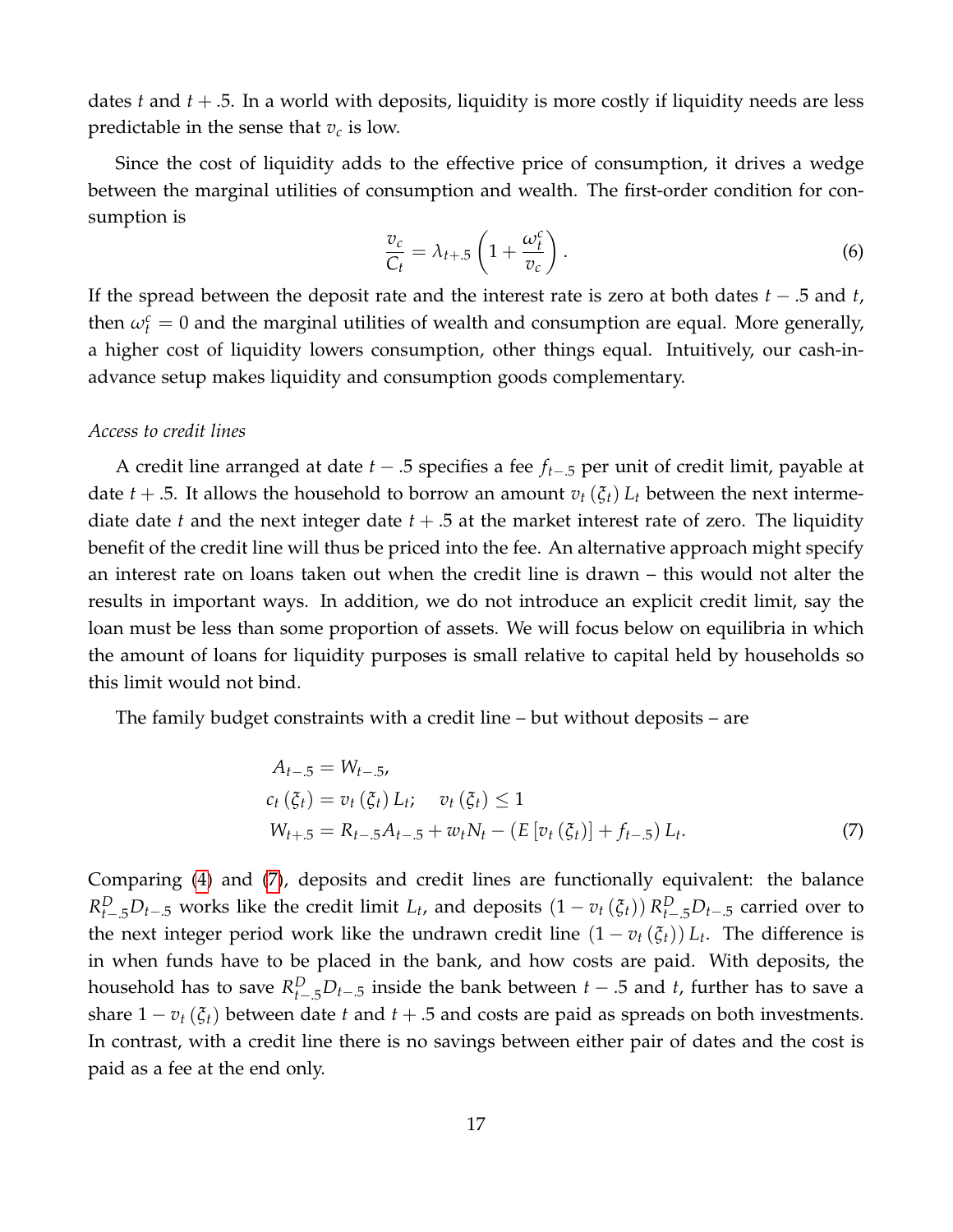It is optimal for an individual household member to fully draw down the credit line if *ξ<sup>t</sup>* = 1 and to not take out any loan if *ξ<sup>t</sup>* = 0. We can again consolidate budget constraints to obtain

$$
W_{t+.5} = R_{t-.5}W_{t-.5} + w_t N_t - C_t \left(1 + \frac{f_{t-.5}}{v_c}\right).
$$

The functional equivalence between deposits and credit lines implies that they give rise to the same budget constraint – the only difference is the cost of liquidity. Optimal consumption thus follows again from equation [\(6\)](#page-16-1) but with the cost of liquidity now given by  $\omega_t^c = f_{t-5}$ .

If the family is given a choice between a credit line and deposits, the optimal payment instrument follows from comparing the cost of liquidity and the associated price of consumption. In particular, a credit line is preferable if and only if

$$
f_{t-.5} < \frac{R_{t-.5}}{R_{t-.5}^D} - 1 + (1 - v_c) \left( 1 - R_t^D \right). \tag{8}
$$

Apart from the market prices of the two instruments, the desirability of a credit line depends on the predictability of preference shocks: holding prices fixed, a credit line is cheaper if *v<sup>c</sup>* is lower – liquidity needs are rare. The reason is that managing liquidity with deposits is costly because deposits need to be held even if liquidity needs do not materialize.

# **3.4 Goods-producing firms**

There are three types of firms in the economy. Here we discuss firms that make consumption goods and capital goods. Firms that provide asset-management services are described below in the section on banking.

#### *Consumption-goods producers*

Firms that produce consumption goods sell their goods at intermediate dates, receive payments, and must carry these revenues into the next integer period, when they pay wages and rent on capital. The only way for them to receive payments and carry their revenue across subperiods is with deposits. Given our convention of a zero interest rate between the intermediate date and the subsequent integer date, consumption-goods producers maximize

<span id="page-17-0"></span>
$$
Y_t^c \left(1 - \omega_t^y\right) - w_t N_t - r_t K_t, \tag{9}
$$

where  $\omega_t^y = 1 - R_t^D$  is the liquidity cost, here the spread on deposits.

The first-order conditions for consumption-goods producers show how frictions induce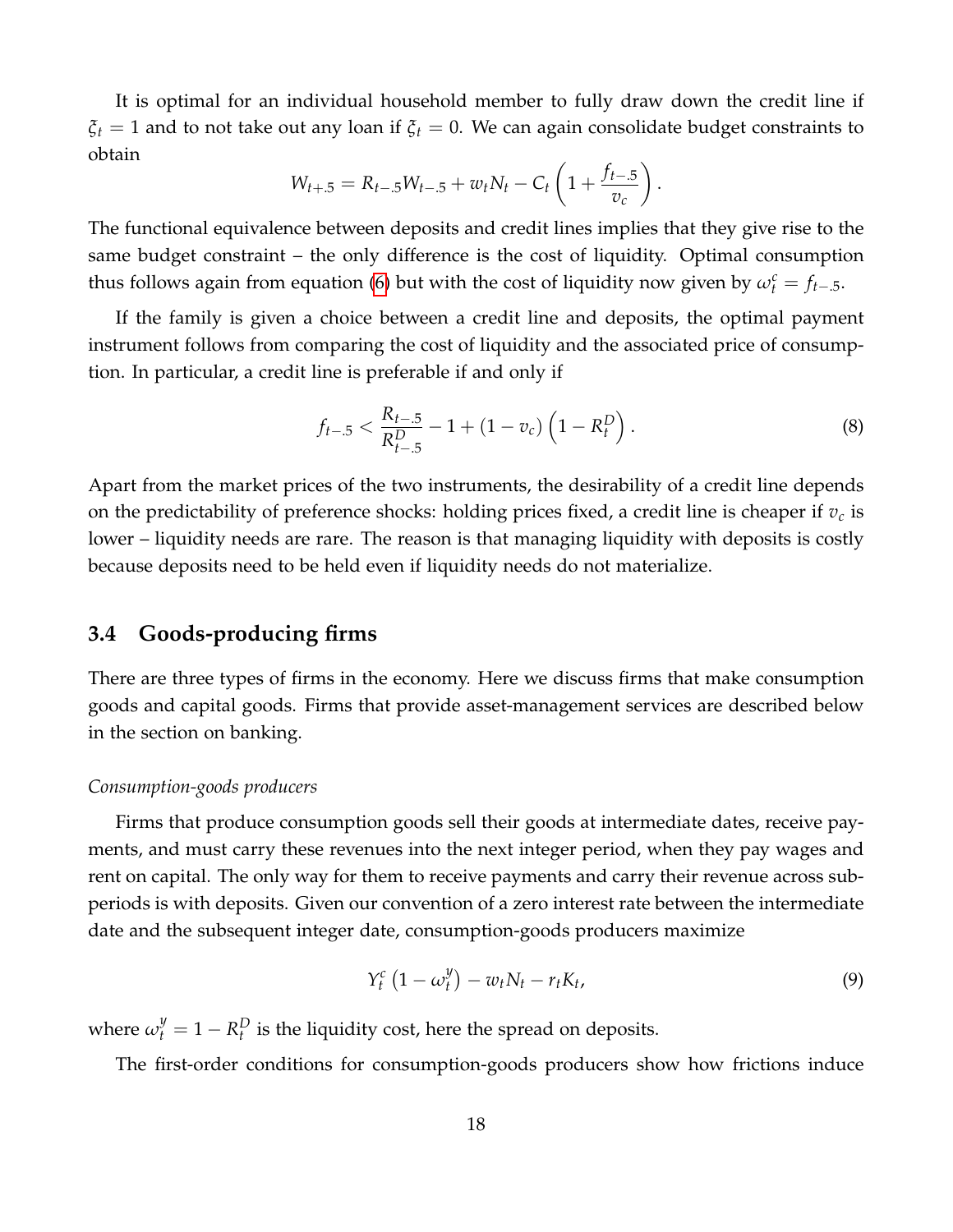wedges, here between marginal products and factor prices:

$$
\alpha \frac{Y_t^c}{K_t} (1 - \omega_t^y) = r_t,
$$
  

$$
(1 - \alpha) \frac{Y_t^c}{N_t} (1 - \omega_t^y) = w_t.
$$
 (10)

Complementarity between deposits and production implies that a higher cost of liquidity makes firms plan *as if* wages and rents are higher. This effect is familiar from work on the "cost channel" of monetary policy.

#### *Capital-goods producers*

Every firm that produces capital goods makes a single variety, so it can produce with probability *v<sup>i</sup>* . It must arrange liquidity at date *t* − .5 to prepare for purchasing inputs at date *t*, either through deposits  $R_{t-5}^D D_{t-5}$  or a credit line  $L_t$ . Let  $\chi_t \in \{0,1\}$  indicate whether an individual firm can produce its capital good at the intermediate date *t* (again, this omits an index *i* for the individual firm.) Their need for liquidity is captured by the cash-in-advance constraint

$$
0 \leq i_t(\chi_t) \leq R_{t-5}^D D_{t-5} + L_t.
$$

The constraint says that investment, must be covered by prearranged payment instruments, much like households' purchases of consumption goods at the intermediate date *t*,

We assume that capital-goods producers incur balance-sheet costs when they hold financial assets such as deposits. In particular, per unit of deposit balance  $R_{t-.5}^D D_{t-.5}$  arranged for payment at date *t*, a firm must purchase *κ<sup>i</sup>* units of asset-management services at a price *p<sup>t</sup>* . Moreover, the same per unit cost *p<sup>t</sup>* accrues per unit of deposits carried over from date *t* into date  $t + 0.5$ . The assumption applies the general principle that holding assets within a firm as opposed to outside is costly. We have not applied the same logic to capital in the process of production because doing so amounts to a renormalization of productivity.

We consider first the case where  $L_t = 0$ . The firms maximize shareholder value, with discounting at the interest rate *R<sup>t</sup>* :

$$
-D_{t-.5} - R_{t-.5}^{-1} E\left[\kappa_i p_t R_{t-.5}^D D_{t-.5}\right] + R_{t-.5}^{-1} E\left[Q_{t+.5} \chi_t i_t \left(\chi_t\right) + \left(R_t^D - \kappa_i p_t\right) \left(R_{t-.5}^D D_{t-.5} - i_t \left(\chi_t\right)\right)\right].
$$

At date *t* − .5, firms raise equity to acquire deposits. At date *t*, they use these deposits, including interest on deposits, to purchase  $i_t$  ( $\chi_t$ ) consumption goods to invest. The remaining deposit balance cannot be paid out to shareholders right away, but must be carried over to the next integer date via deposits. As a result, date  $t + .5$  payout only records the balance-sheet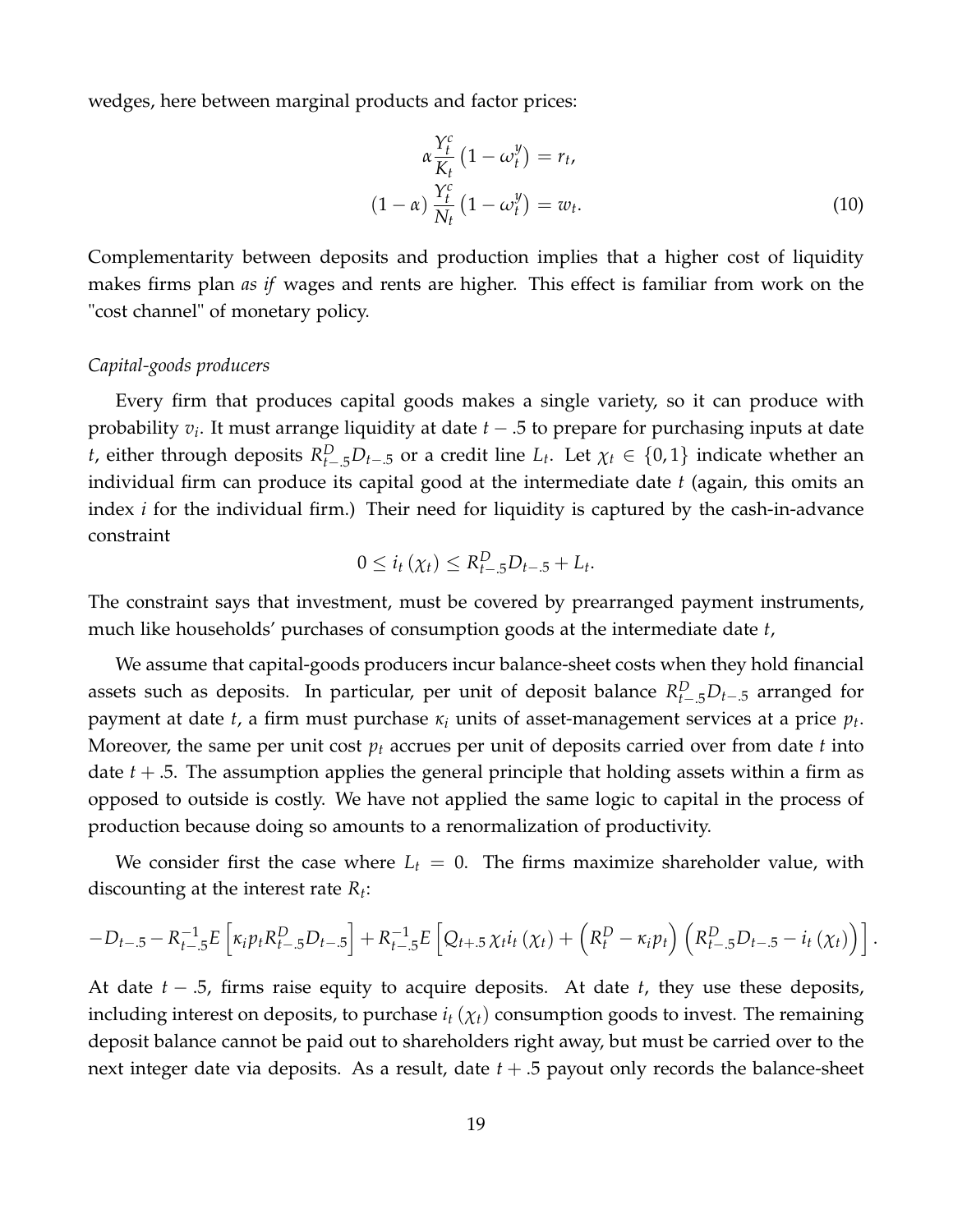costs on deposits due then. Finally, at date  $t + .5$ , firms sell capital at a price  $Q_{t+0.5}$  and receive deposits less balance-sheet costs.

Suppose that  $Q_{t+1} > 1$  and liquidity is costly. Firms with  $\chi_t = 1$  then want to invest as much as possible and exhaust their liquidity, so that their cash-in-advance constraint binds. The ex ante choice of liquidity compares the price of capital to the resource cost of investment plus the cost of liquidity. We define the frictional cost for capital-goods producers as

$$
\omega_t^i = \left\{ \frac{R_{t-5}}{R_{t-5}^D} - 1 + (1 - v_i) \left( 1 - R_t^D \right) \right\} + \kappa_i p_t \left( 1 + (1 - v_i) \right). \tag{11}
$$

The first term is a cost of liquidity that is analogous to the definition for households in [\(5\)](#page-15-1). The second term reflects the balance-sheet cost.

Substituting for investment and spreads, we write value proportional to initial deposits. $4$ For the firm to break even, we must have

<span id="page-19-1"></span>
$$
Q_{t+.5} = 1 + \frac{\omega_t^i}{v_i}.
$$
 (12)

.

The first order condition is thus analogous to the case of consumption in [\(6\)](#page-16-1). The wedge  $\omega_t^i$ effectively increases the price of capital goods.

Consider now capital-goods producers with access to a credit line. Their shareholder value takes the simpler form

$$
R_{t-5}^{-1}(E\left[Q_{t+.5}\chi_{t}i_{t}\left(\chi_{t}\right)-i_{t}\left(\chi_{t}\right)\right]-f_{t-.5}L_{t}).
$$

At date *t* − .5, the firm only arranges the credit line. At date *t*, the firm draws down the credit line in order to pay for investment: again there is no cash flow. Finally, at date *t* + .5, the firm sells capital and pays back the loan. The optimal strategy is again to produce only if  $\chi_t = 1$ . The breakeven price of capital is therefore given by [\(12\)](#page-19-1) with  $\omega_t^i = f_{t-5}$ . We note that capital-goods producers strictly prefer a credit line to deposits. The reason is that even if liquidity is free, which means that deposits pay the real interest rate at all dates, deposits involve balance-sheet costs, while credit lines do not.

$$
D_{t-5}\left(-1+\frac{R_{t-5}^D}{R_{t-5}}\left(-\kappa_i p_t + v_i Q_{t+5} + (1-v_i)\left(R_t^D - \kappa_i p_t\right)\right)\right)
$$

<span id="page-19-0"></span><sup>&</sup>lt;sup>4</sup>Substituting for investment from the binding cash-in-advance constraint, shareholder value is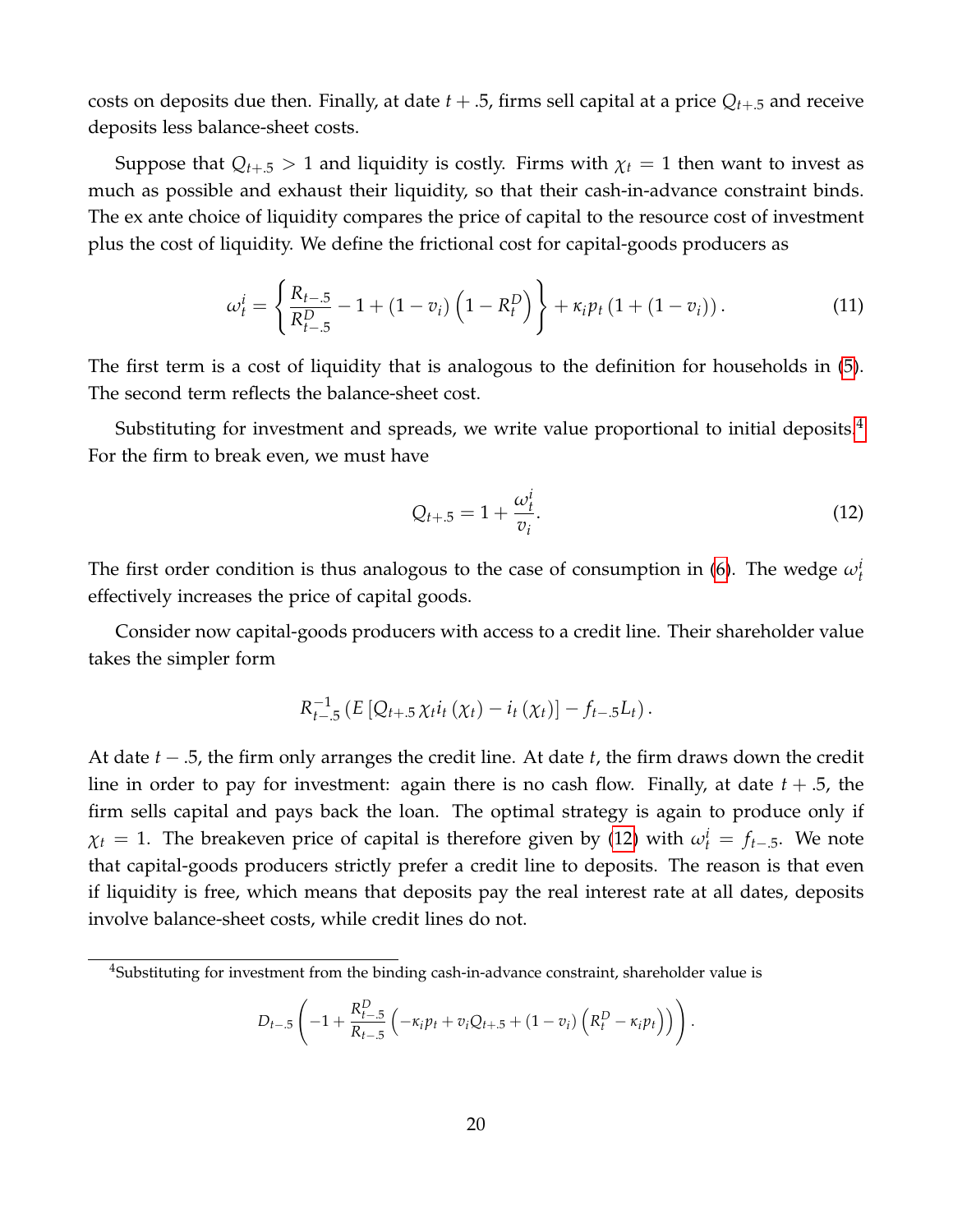### **3.5 Banking**

Banks are competitive firms that live from one integer date to the next. They have a technology to provide liquidity to households and firms at intermediate dates, when the latter cannot access asset markets. Since liquidity is valuable to households and firms, banks earn positive revenue from providing it. However, banks have to hold assets to back deposits, which is costly, to be able to provide this liquidity credibly. Banks trade assets in competitive capital, equity and deposit markets at all dates. There is free entry into banking and banks can be recapitalized at no cost at any date.

We focus throughout on equilibria in which not all capital is held inside banks. Below we will make assumptions on preferences and technology such that some part of the capital stock is always held directly by households. Since there is no aggregate risk, returns on all assets held by households are equated: in particular, the return on capital is the same as the interest rate *R<sup>t</sup>* . Since households own banks, the return on bank equity is also equal to *R<sup>t</sup>* . As for capital-goods producers, we compute shareholder value using discounting at the cost of capital *R<sup>t</sup>* .

Banks incur balance-sheet costs. For any assets they hold to back deposits, banks must buy a proportional amount *κ* of asset management services at a price *p<sup>t</sup>* . We assume that such services are provided by a competitive asset-management sector which produces services from capital and labor using the same technology as consumption goods. Since balance-sheet costs are positive even when the bank issues no debt, it does not make sense for shareholders to keep any assets in the bank unless it issues deposits or is holding deposits for liquidity purposes.

#### *Provision of deposits*

We consider first banks that only issue deposits. Banks face two types of constraints. The first is a leverage constraint: deposits must be below a fraction  $\phi$  < 1 of the value of assets. We impose the leverage constraint at both integer and intermediate dates:

<span id="page-20-0"></span>
$$
R_t^D D_t \le \phi R_t K_t,
$$
  
\n
$$
D_{t+.5} \le \phi K_{t+.5}.
$$
\n(13)

In both cases, the constraint relates the deposits used in transactions to the value of assets at the time the transactions are made. In particular, we require that the balance of deposits (principal plus interest) promised at date *t* for use in transactions at *t* + .5 is less than *φ* times the value of assets at  $t + .5$ . At the same time, deposits that reflect customer transactions in  $t + .5$  must be backed by the value of assets at  $t + .5$ .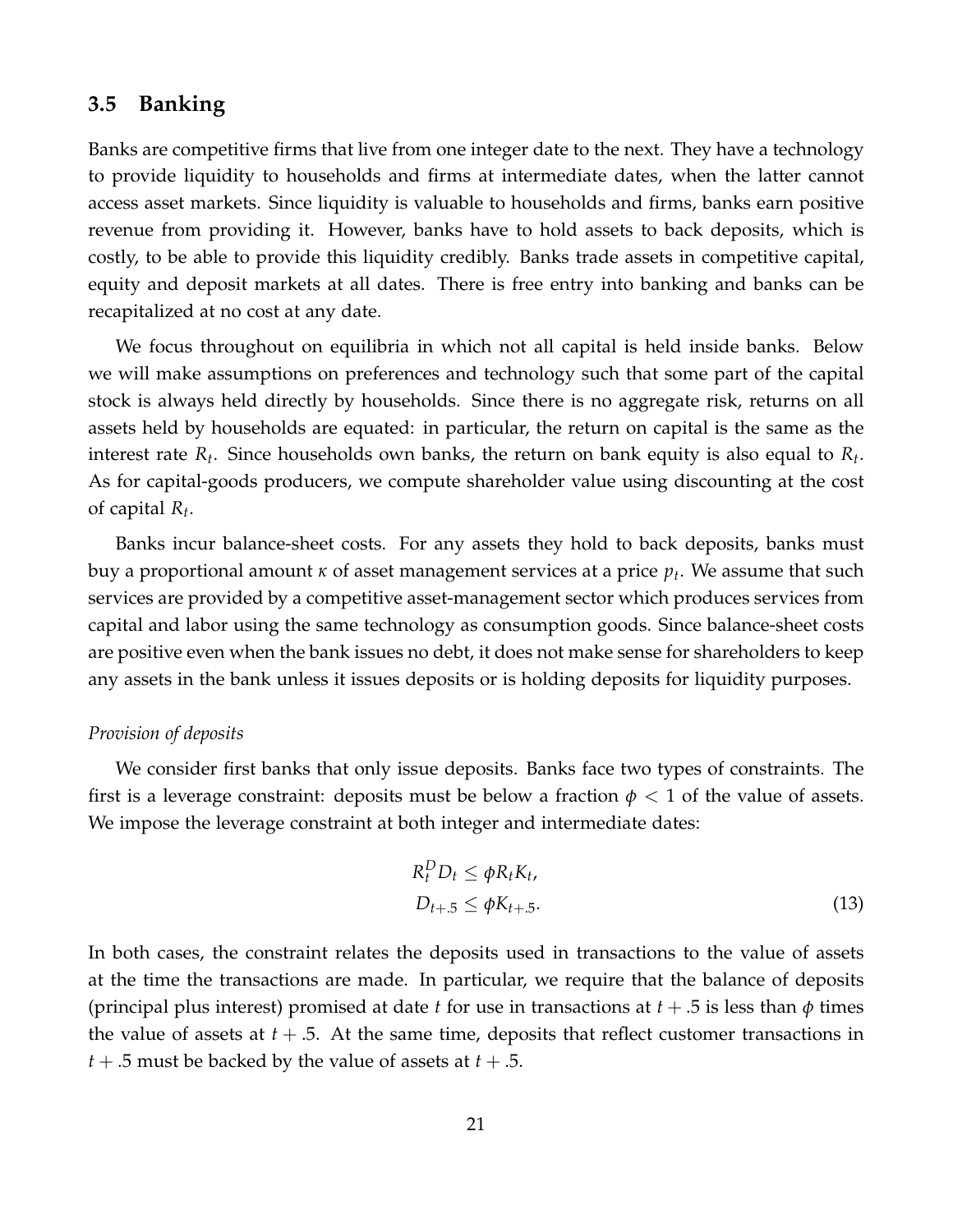In addition, banks face a liquidity constraint: they must meet deposit outflows at an intermediate date with holdings of interbank deposits:

$$
R_t^D D_t \le R_t^D M_t + D_{t+.5},
$$

where  $M_t$  denotes interbank deposits held between dates *t* and  $t + .5$ . The liquidity constraint captures the idea that assets that back money cannot be costlessly transformed into money, not even by banks. In particular, banks that have issued deposits and bought capital at date *t* cannot sell the capital at date  $t + .5$ , obtain cash that customers use in transactions, and then continue with fewer deposits from date  $t + .5$  to  $t + 1$ . We note that banks that do not face any deposit outflows can simply "roll over" deposits, choosing  $R_t^D D_t = D_{t+.5}$ . Rolling over deposits avoids the liquidity costs associated with money *M<sup>t</sup>* . Moreover, it is always possible to open a bank at date *t* + .5 and accept deposits – offering storage of liquid funds until *t* + 1 does not require any liquid funds at *t* + .5.

Our approach abstracts from liquidity shocks and precautionary holdings of interbank deposits to buffer such shocks. With many banks, one might imagine that customer transactions generate large interbank flows. Here the idea is that such flows net out according to a law of large numbers so that no precautionary holdings are necessary as long as the banking system does not face a net outflow of funds. The latter will become relevant only once there is a central bank that offers cheaper deposit contracts. Since interbank liquidity management is not essential to our argument we also abstract from introducing reserves at this point, and capital is the only asset. $5$ 

The bank maximizes shareholder value, that is, the present value of cash flows at dates  $t + 1$ ,  $t + .5$  and  $t$ :

$$
R_t^{-1}\left(K_{t+.5}\left(1-\kappa p_{t+.5}\right)-R_{t+.5}^D D_{t+.5}\right) + R_t^{-1}\left(R_t K_t\left(1-\kappa p_{t+.5}\right)+R_t^D M_t\left(1-\kappa p_{t+.5}\right)-R_t^D D_t-\left(K_{t+.5}-D_{t+.5}\right)\right) -\left(K_t+M_t-D_t\right).
$$

Cash flow at date  $t + 1$  consists of payoff from assets less deposits. At date  $t + .5$ , the bank receives payoff from assets and cash less deposits and chooses its new position. Date *t* cash flow consists only of the initial equity injection  $K_t + M_t - D_t$ .

<span id="page-21-0"></span> $5P$ iazzesi and Schneider [\(2018\)](#page-34-13) and [Piazzesi, Rogers and Schneider](#page-34-2) [\(2019\)](#page-34-2) study models in which liquidity management requires reserves and compare spreads and bank positions in a corridor system with scarce reserves as well as a floor system with ample reserves. While adding such detail has further interesting predictions, the key role of collateral in backing money is the same as in the present paper.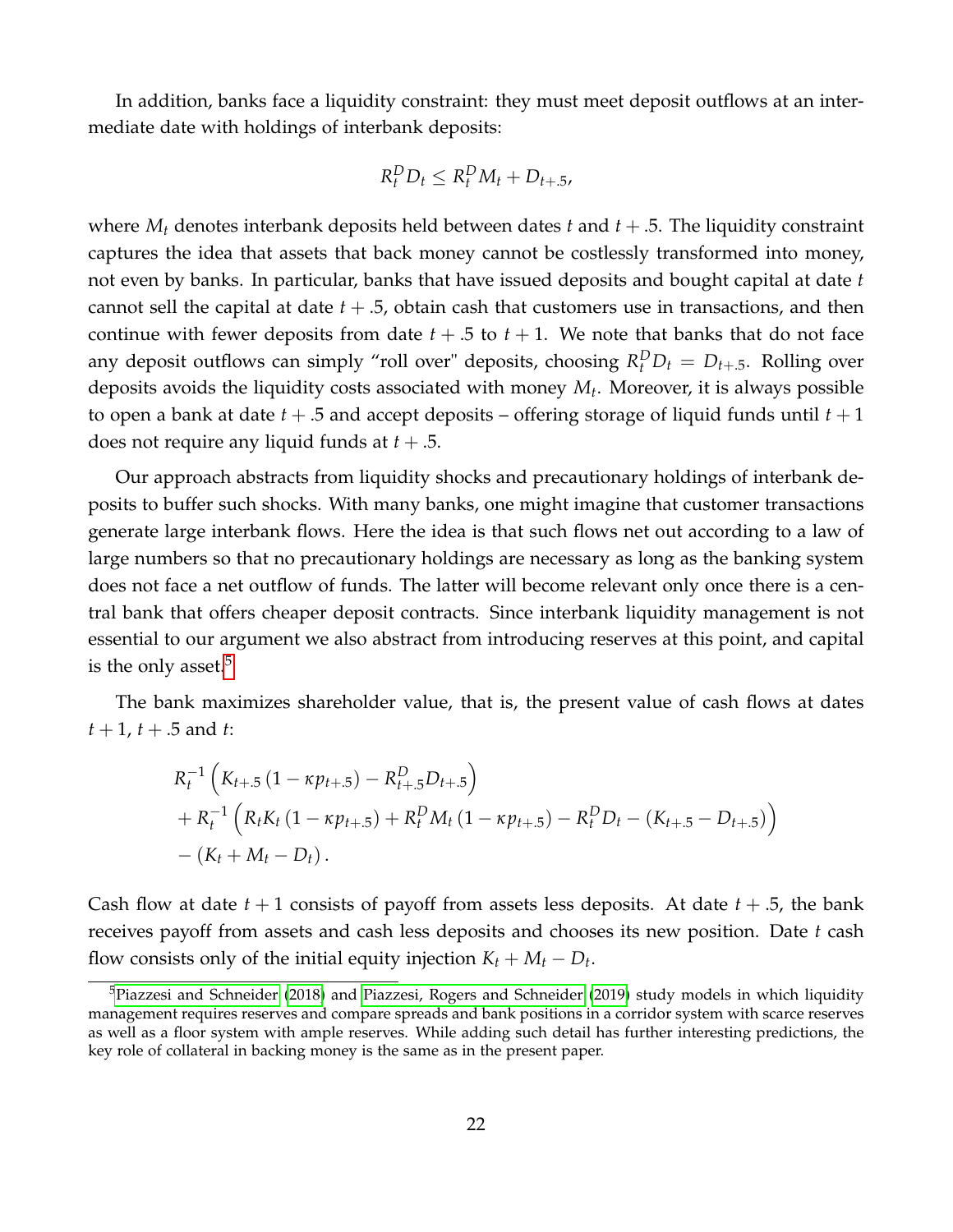We focus on the case where the real interest rate is positive  $(R_t > 1)$  and liquidity is costly, that is,  $R_t^D < R_t$  and  $R_{t+.5}^D < 1$ . We can rearrange shareholder value to clarify the contribution of different balance sheet positions:

$$
-\kappa p_{t+.5}K_{t+.5} + \left(1 - R_{t+.5}^D\right)D_{t+.5}
$$
  

$$
-\kappa p_{t+.5}R_tK_t - \left(\kappa p_{t+.5} + R_t/R_t^D - 1\right)R_t^DM_t + \left(R_t/R_t^D - 1\right)R_t^DD_t
$$

The bank makes money by providing liquidity: spreads between the real rate and the deposit rate are positive. At the same time, the bank is worse at holding assets than shareholders, because it pays a balance-sheet cost. The bank therefore wants to maximize deposit issuance and minimize asset holdings.

As long as it is profitable for banks to issue deposits at intermediate dates, it is always best to "roll over" the deposits and not hold money. To see this, consider the bank's activity at date  $t + .5$ . The leverage constraint at date  $t + .5$  must always bind since capital incurs balance-sheet costs. Substituting into cash flow, deposits are profitable if the net benefit of issuing a unit of deposits is nonnegative, that is,  $1 - R_{t+.5}^D - \kappa p_{t+.5} / \phi \geq 0$ . It is then never optimal for the bank to hold money at date *t*. Indeed, for any plan with  $M_t > 0$ , consider an alternative plan that simply increases deposits  $D_{t+0}$  as well as collateral  $K_{t+0}$  so ensure that the liquidity constraint holds. The new plan satisfies all constraints by construction and cannot lower shareholder value.

In the absence of money holdings, the bank's activities at dates *t* and *t* +.5 are independent. We have already seen that date  $t + .5$  deposit supply is perfectly elastic at the interest-rate spread  $1 - R_{t+.5}^D = \kappa p_{t+.5}/\phi$ . Similarly, we have that date *t* deposit supply is perfectly elastic at the spread

$$
R_t/R_t^D-1=\frac{\kappa p_{t+.5}}{\phi}.
$$

#### *Provision of credit lines*

We now consider a bank that provides credit lines. The bank sells the commitment to provide liquidity  $L_t$  at date  $t$ . A fraction  $v_t^L$  of customers draw their credit lines. For those customers, the bank can provide liquidity either by issuing deposits, or by holding money. The leverage and liquidity constraints are

$$
D_t \leq \phi \left( v_t^L L_t + K_t \right),
$$
  

$$
v_t^L L_t \leq R_t^D M_t + D_{t+.5}.
$$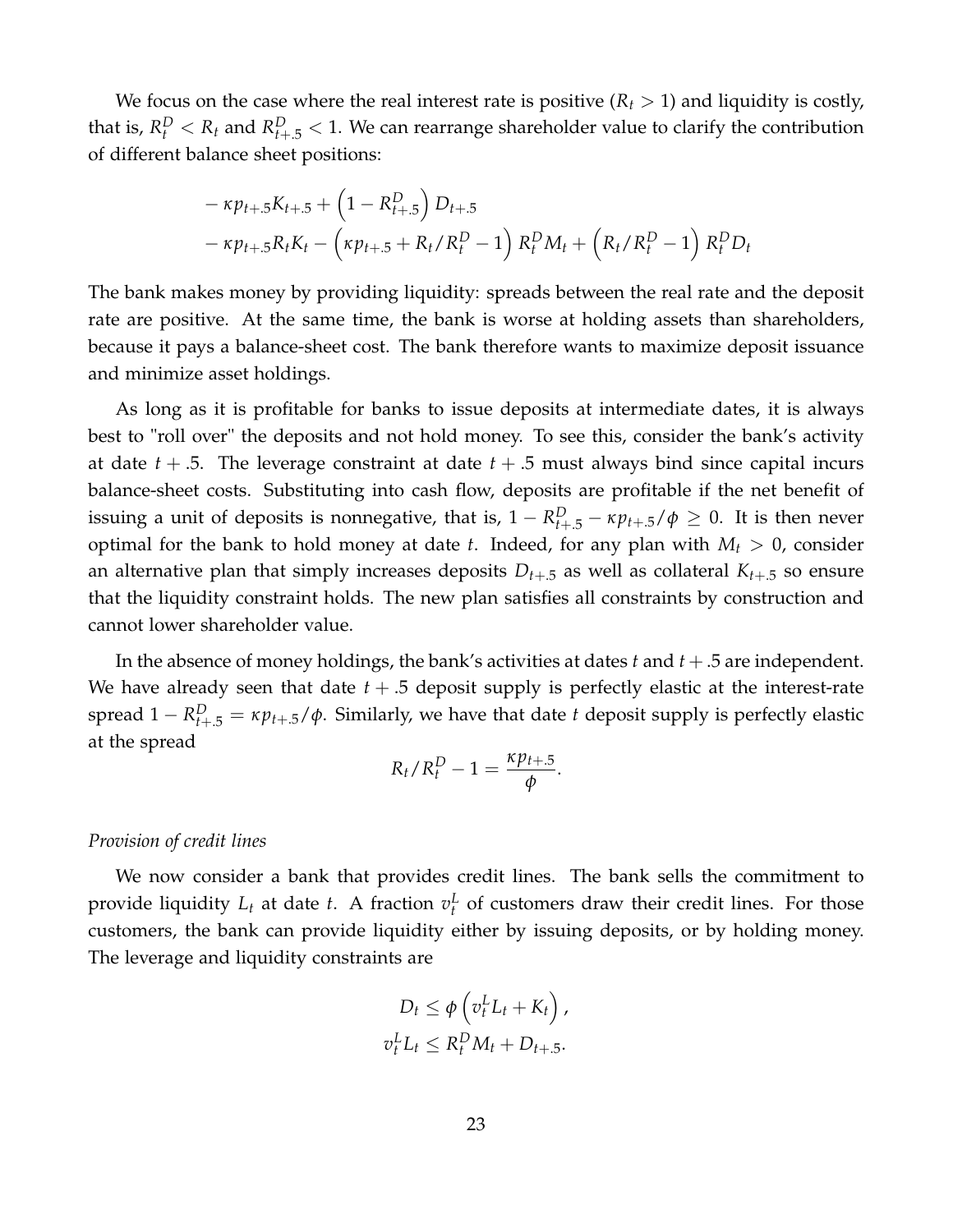The leverage constraint is analogous to [\(13\)](#page-20-0), but takes into account that the drawn credit line is a collateral asset. The liquidity constraint says that if the bank wants to issue fewer deposits than the credit lines it provides, then it must cover the balance with money. One interpretation is that the bank opens a deposit account for every customer who draws down the line, and then pays money to those customers who withdraw.

Bank shareholder value is again the present value of cash flows at dates *t*, *t* + .5 and *t* + 1:

$$
R_t^{-1} \left( f_t L_{t+.5} + v_{t+.5}^L L_{t+.5} \left( 1 - \kappa p_{t+.5} \right) + K_{t+.5} \left( 1 - \kappa p_{t+.5} \right) - R_{t+.5}^D D_{t+.5} \right) + R_t^{-1} \left( R_t^D M_t \left( 1 - \kappa p_{t+.5} \right) - \left( v_{t+.5}^L L_{t+.5} + K_{t+.5} - D_{t+.5} \right) \right) - M_t.
$$

Cash flow at date  $t + 1$  consists of payoff from credit lines and capital less payoff to deposits. At date *t* + .5, the bank receives payoff from money and chooses its new position. Date *t* cash flow consists only of the initial equity injection *M<sup>t</sup>* .

As for a bank that issues deposits, capital inside the bank is costly and therefore only useful if it serves as collateral. In other words, the leverage constraint at date  $t + .5$  must bind. We can use this fact to rearrange shareholder value as

<span id="page-23-0"></span>
$$
f_t L_{t+.5} - \left(\kappa p_{t+.5} - \phi \left(1 - R_{t+.5}^D\right)\right) \left(v_{t+.5}^L L_{t+.5} + K_{t+.5}\right) - \left(\kappa p_{t+.5} + R_t/R_t^D - 1\right) R_t^D M_t \tag{14}
$$

We thus decompose value into revenue from credit lines – the fee income  $f_t L_{t+0}$  – and two cost terms. The cost of issuing deposits to fund loans is proportional to the collateral that backs those deposits: it reflects the cost of holding the collateral less the levered spread earned on deposits. The cost of holding money to pay out depositors reflects the cost of holding money plus the spread of paid on money.

Suppose first that the bank breaks even on deposits at date  $t + .5$ , that is  $1 - R_{t+.5}^D \kappa p_{t+5}/\phi = 0$ . It is then optimal for the bank to not hold any money and issue at least as many deposits as loans. Moreover, the marginal cost of providing credit lines is zero, that is, the bank breaks even for  $f_t = 0$ . Indeed, for any plan with  $M_t > 0$ , we can find an alternative plan that increases  $D_{t+0.5}$  and  $K_{t+0.5}$  to satisfy the constraints; if the bank breaks even on deposits, this plan strictly raises shareholder value. If deposits are not costly to issue, the bank can simply issue more rather than hold money and pay the cost of carrying money from date *t* to date *t* + .5 as well as the spread between money and the real interest rate.

Now consider instead a bank that is not competitive in deposit provision at date *t* + .5, that is,  $1 - R_{t+.5}^D - \kappa p_{t+.5}/\phi < 0$ . In other words, the spread charged on deposits in the market is lower than the bank's marginal cost. In this case, both the leverage and liquidity constraint must bind: the bank wants to economize on all assets other than loans. In principle, whether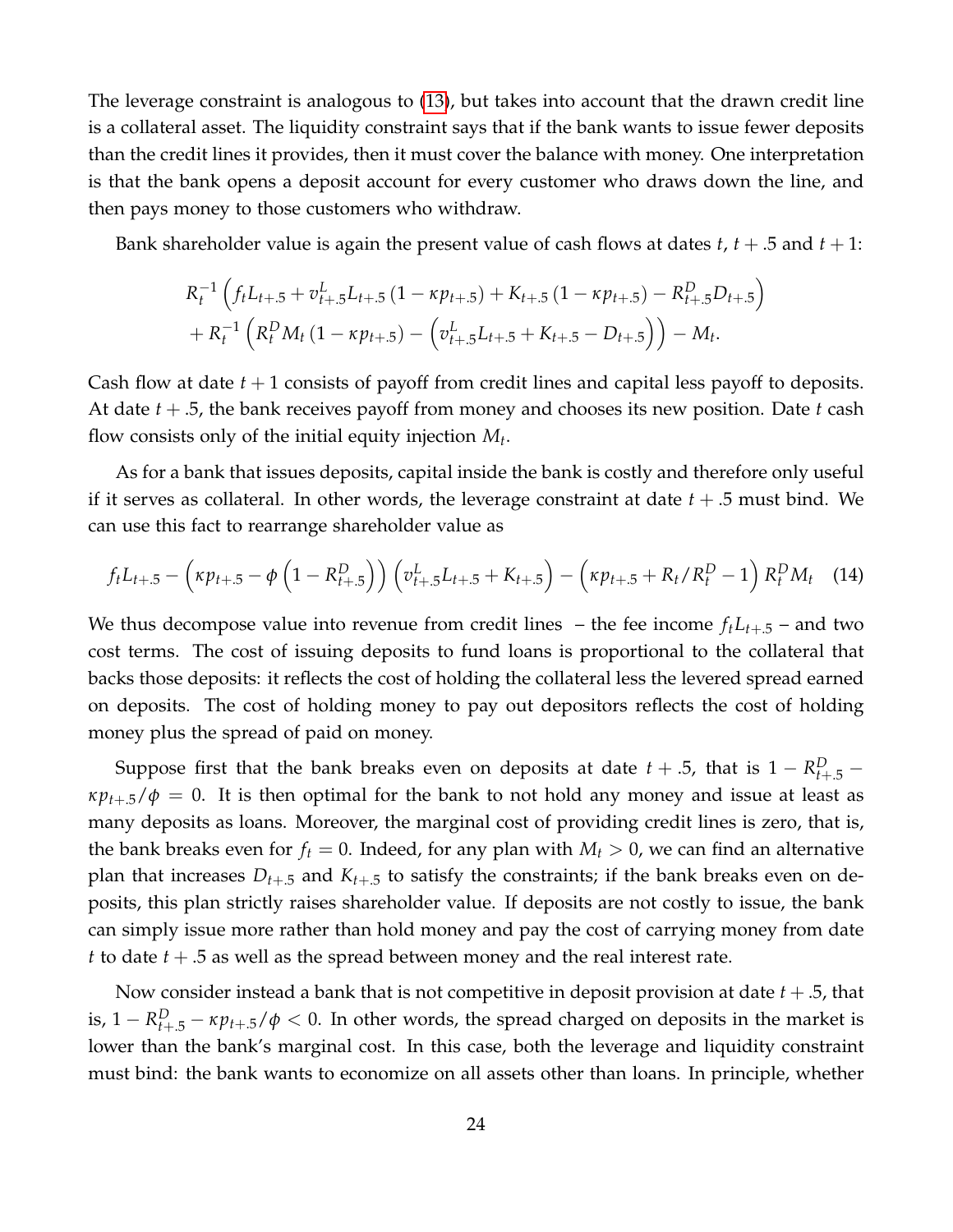money or capital is better for the bank depends on relative costs of deposits at dates *t* and *t* +.5. We focus here on the case where spreads are the same at both dates, or  $1 - R_{t+.5}^D = R_t/R_t^D - 1$ . It is then optimal for the bank to not hold any capital and hold money to pay for a deposit outflow of  $(1 - \phi) v_{t+.5}^L L_{t+.5}$ . Indeed, for any plan with  $K_{t+.5} > 0$ , we can reduce capital and increase money to increase shareholder value. Intuitively, a liquidity-constrained bank can choose between money and date *t* + .5 deposits, which requires collateral. It takes only *φ* units of money (at date *t* + .5) to substitute for one unit of capital whereas the balance-sheet costs are the same.

Substituting back into [\(14\)](#page-23-0), we find the price of the credit line at which the bank breaks even as

<span id="page-24-1"></span>
$$
f_t = v_{t+.5}^L \left( \kappa p_{t+.5} - \phi \left( 1 - R_{t+.5}^D \right) + (1 - \phi) \left( \kappa p_{t+.5} + R_t / R_t^D - 1 \right) \right) > 0 \tag{15}
$$

The bank charges credit line customers a positive fee so as to make up for its high cost of deposits. This cross-subsidizations allows it to compete in the deposit market even though its marginal cost of deposits is higher than the prevailing market rate. At the same time, as long as deposits have a liquidity benefit, it is still sensible to issue deposits, as opposed to, say, funding loans with equity, because of their lower funding cost.

#### *Asset management and the pricing of liquidity*

The asset-management sector maximizes profits  $p_t Y_t^a - w_t N_t - r_t K_t$ . In equilibrium, both asset-management services and consumption goods must be produced. Since the production function of asset managers and consumption-goods producers is identical, the relative price of asset management services at an intermediate date *t* must be  $p_t = R_t^D$ . At this price, assetmanager profits are the same as consumption-goods producer profits in [\(9\)](#page-17-0), so both types of firms can break even. Using the pricing of deposits at intermediate dates by banks, we thus have the equilibrium prices

$$
p_t = R_t^D = \frac{1}{1 + \kappa/\phi}; \frac{R_{t-0.5}}{R_{t-0.5}^D} - 1 = \frac{\kappa/\phi}{1 + \kappa/\phi}
$$

Since the price of asset-management services is constant, all costs of liquidity faced by nonbanks are constant in equilibrium as well.

# <span id="page-24-0"></span>**4 Comparing payment instruments**

We now proceed to compare equilibria with different payment technologies. In particular, we are interested in the properties of a system in which one type of bank issues deposits and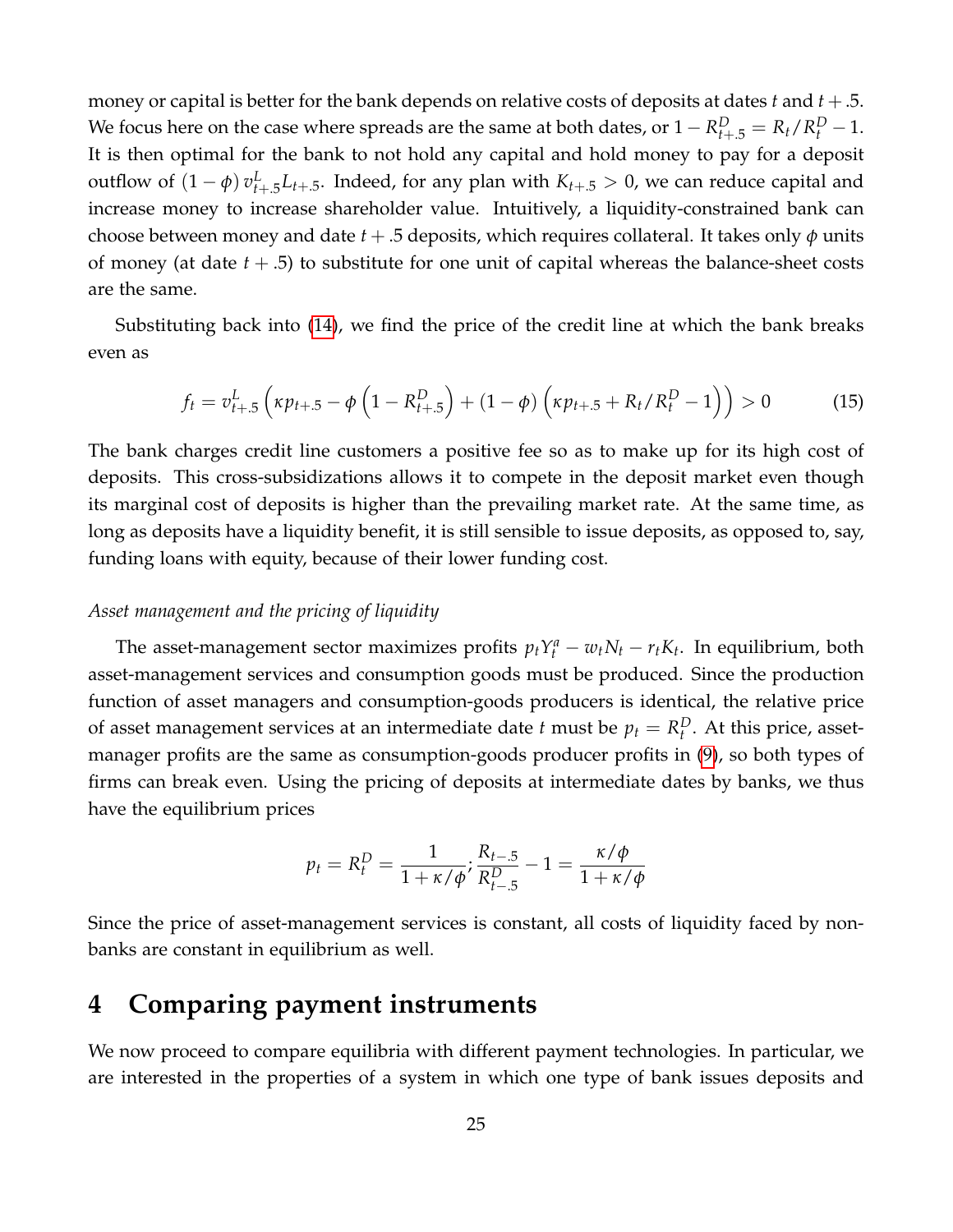provides credit lines, like a modern commercial bank, and a second type of bank only issues deposits, like the central bank in a number of CBDC proposals. To build towards this case, we take two preliminary steps. We start first with an economy where all payments require deposits. We then clarify the complementarity between credit lines and deposits in a system where both coexist.

Throughout this section we assume that the probabilities of trading for households and capital-goods producers are the same, that is,  $v_c = v_i = v$ . In addition, we maintain two restrictions on parameters. First, we impose a sufficient condition so that the steady state capital stock is always larger than the maximal amount of assets banks may have to hold in order to support all transactions. In other words, capital accumulation is not needed in order to produce assets to back payments. Second, we assume that capital goods producers' balancesheet cost is sufficiently high that they always prefer to arrange liquidity via credit lines rather than hold deposits. We write  $\rho=\beta^{-1}-1$  for the rate of time preference. We then assume

*Assumption A1. (liquidity provision is not a motive for capital accumulation in steady state)*

$$
\rho+\delta<\frac{\alpha\phi v}{1+2\kappa/\phi v+\kappa_i\left(2/v-1\right)}
$$

.

*Assumption A2. (capital-goods producers always prefer credit lines)*

$$
\kappa_i > \kappa\left(2-\phi\right).
$$

Assumption A1 requires sufficiently low rates of time preference and depreciation relative to the probability of trading *v*. The two rates capture households' distaste for capital accumulation, which must be weak relative to their need for liquidity captured by *v*. The condition is also easier to satisfy when the capital share in production is higher (higher *α*) so production requires more assets, as well as when banks can leverage more (higher *φ*), so banks need fewer assets. Finally, the denominator captures the fact that balance-sheet costs of both banks and capital-goods producers discourage capital accumulation. Assumption A2 simply requires that the balance-sheet cost of capital-goods producers is high enough.

# **4.1 Banks provide only deposits**

Consider an economy in which all liquidity is provided by deposits. Combining first-order conditions of banks and the asset-management service sector, the equilibrium liquidity costs faced by households as well as capital-goods and consumption-good producers are constant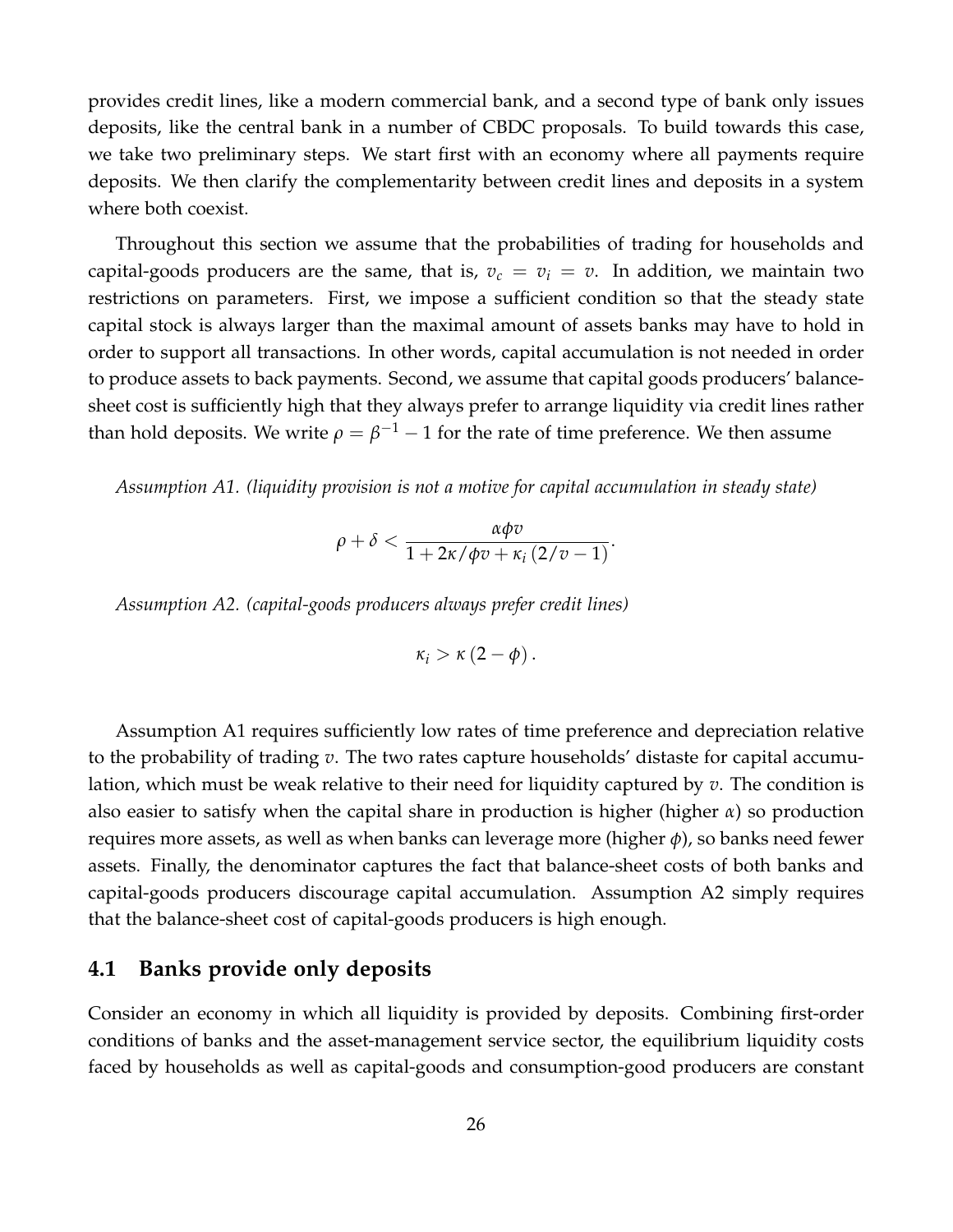<span id="page-26-1"></span>
$$
\omega^{c} = \frac{\kappa}{\phi} (2 - v) \frac{1}{1 + \kappa/\phi'},
$$
  
\n
$$
\omega^{i} = \left(\frac{\kappa}{\phi} + \kappa_{i}\right) (2 - v) \frac{1}{1 + \kappa/\phi'},
$$
  
\n
$$
\omega^{y} = \frac{\kappa}{\phi} \frac{1}{1 + \kappa/\phi}.
$$
\n(16)

In a world with deposits, households have higher liquidity costs than consumption-goods producers because their liquidity demand is less predictable: for  $v < 1$ , they always hold some deposits that are not used for consumption. Capital-goods producers share this feature, but in addition they have higher liquidity costs because holding deposits on the balance sheet is costly, as captured by *κ<sup>i</sup>* .

We can combine results on bank, household, and firm optimization to compute the total demand for asset-management services. Households who hold deposits in order to finance aggregate consumption  $C_t$  need a deposit balance of  $C_t/v$  at date *t* and invest  $(1-v)C_t/v$ in deposits at that date. Similarly, capital-goods producers need a balance *It*/*v* at date *t* and invest (1− *v*)*It*/*v*. Finally, consumption-goods producers require *Y c <sup>t</sup>* deposits at date *t* +.5. Per unit of deposits, banks demand *κ*/*φ* units of asset-management services. Moreover, capitalgoods producers demand *κ<sup>i</sup>* units of asset-management services per unit of deposits held. Equilibrium in the market for asset-management services thus requires

$$
\frac{C_t \kappa}{v \phi} (2 - v) + \frac{I_t}{v} \left( \frac{\kappa}{\phi} + \kappa_i \right) (2 - v) + Y_t^c \frac{\kappa}{\phi} = Y_t^a.
$$

An *equilibrium* consists of consumption  $C_t$ , capital  $K_t$ , labor  $N_t$  sectoral output  $Y_t^a$  and  $Y_t^c$ as well as factor allocations to each sector, together with prices  $R_t$ ,  $R_t^D$ ,  $Q_t$  for every integer date as well as  $p_t$  and  $R_t^D$  for every intermediate date, such that households, firms and banks optimize and markets clear. Market clearing for rental capital and labor means that factors used in the two sectors add up to total labor and capital. Market clearing for deposits means that households' and firms deposit holdings are consistent with banks' demand for assetmanagement services. Market clearing for consumption goods is  $C_t + I_t = Y_t^c$ .

We define total output as  $Y_t = Y_t^a + Y_t^c$ . Adding up market clearing conditions and rearranging, we have that in any equilibrium

<span id="page-26-0"></span>
$$
C_t \left( 1 + \frac{\omega^c}{v} \right) + I_t \left( 1 + \frac{\omega_i}{v} \right) = Y_t \left( 1 - \omega^y \right). \tag{17}
$$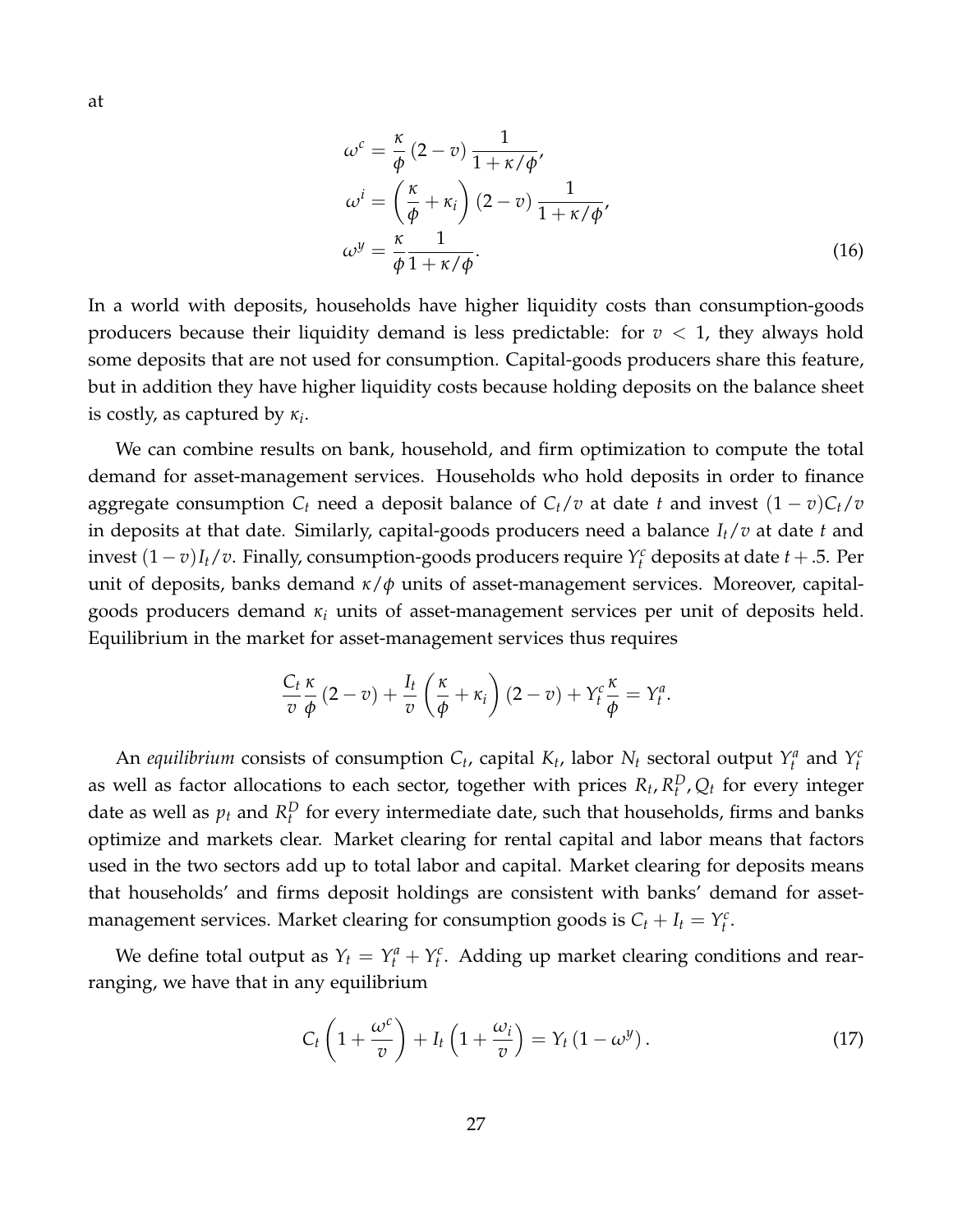The costs of liquidity faced by households and firms  $\omega^c$ ,  $\omega^i$  and  $\omega^y$  thus exactly reflect the proportional resource costs that must be incurred to support transactions. Resource costs needed to support consumption and investment can be different because of differences in liquidity risk and balance-sheet costs between the two sectors.

#### *Equivalent social planner problem and characterization of equilibrium*

Consider a planner who chooses consumption, investment, capital and output to maximize expected utility subject to the capital accumulation equation and the resource constraint [\(17\)](#page-26-0). An allocation  $(C_t, I_t, K_t, Y_t)$  is part of an equilibrium if and only if it is a solution to the social planner problem. Indeed, eliminating prices from firms' and household marginal conditions or eliminating multipliers from the social planner's first order conditions both deliver

<span id="page-27-0"></span>
$$
\frac{\theta}{v} C_t N_t^{\frac{1}{\varepsilon}} = \frac{1 - \omega^y}{1 + \frac{\omega_t^c}{v}} (1 - \alpha) \frac{Y_t}{N_t},
$$
\n
$$
\beta \frac{C_t}{C_{t+1}} \left( 1 - \delta + \alpha \frac{Y_{t+1}}{K_{t+1}} \frac{1 - \omega^y}{1 + \frac{\omega_t^i}{v}} \right) = 1.
$$
\n(18)

Both an equilibrium allocation and a solution to the social planner problem satisfy [\(18\)](#page-27-0), the resource constraint [\(17\)](#page-26-0) as well as the production function [\(1\)](#page-12-1) and the capital accumulation equation in [\(2\)](#page-13-0).

To think about the dynamics of the model, we can further exploit the fact that it is isomorphic to the standard neoclassical growth model. Indeed, dividing by the wedge on consumption, we can rewrite [\(17\)](#page-26-0) as

$$
C_t + \frac{I_t}{\gamma} = ZY_t; \qquad \gamma := \frac{1 + \omega^c/v}{1 + \omega^i/v}, \qquad Z := \frac{1 - \omega^y}{1 + \frac{\omega^c}{v}}.
$$

The technology for liquidity provision captured by asset-management costs and banks' ability to pledge collateral therefore effectively alters the total factor productivity *Z* as well as the investment-specific technology parameter *γ*. For example, a decrease in *φ* that tightens banks' leverage constraint works like a drop in TFP. Moreover, *γ* decreases and investment becomes relatively more expensive than consumption because it involves higher balance-sheet costs.

#### *Steady state and welfare*

To compare economies with different liquidity provision arrangements, we compute steady state welfare. In steady state, output, labor, consumption, and investment are all constant. The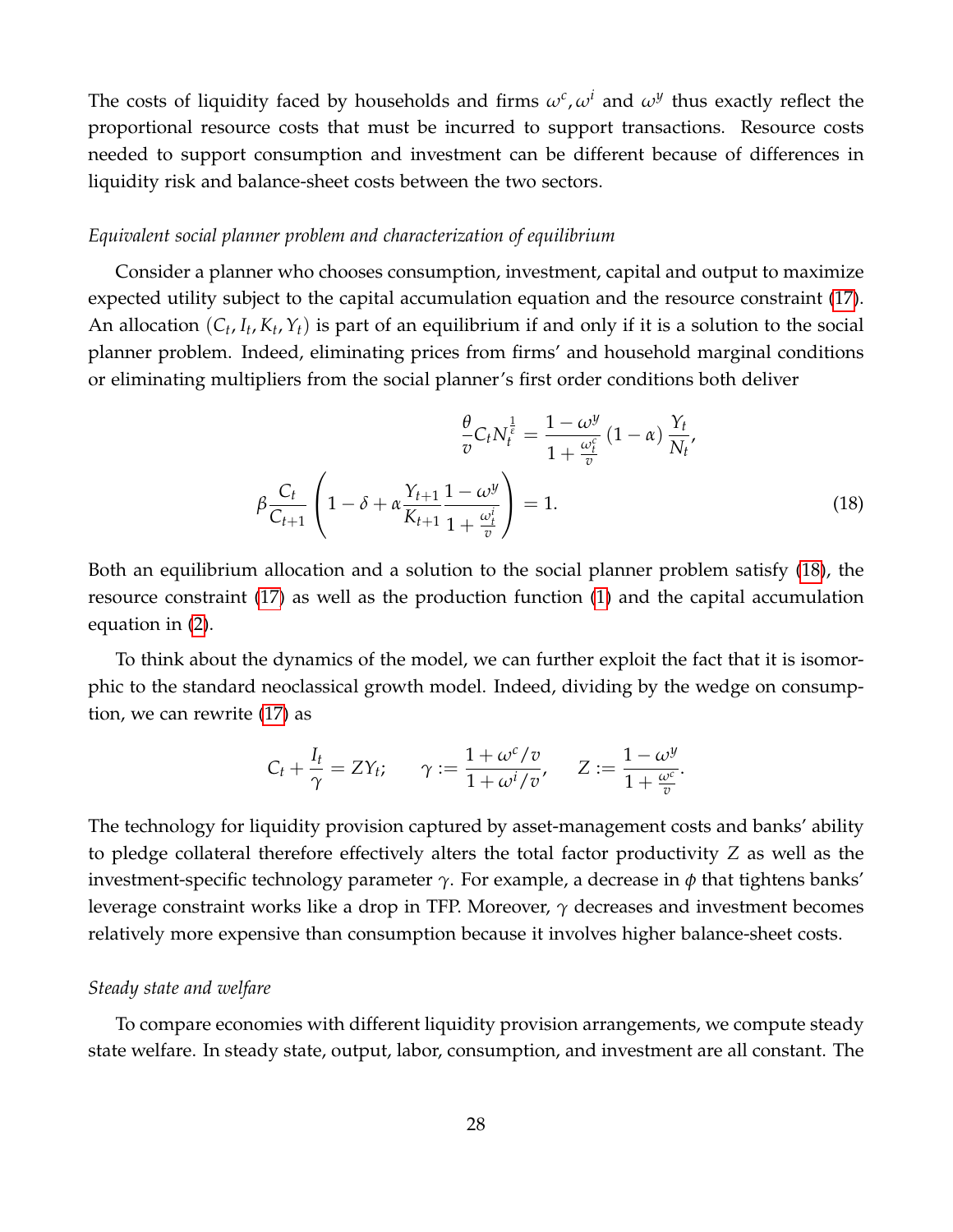capital-labor ratio *K*/*N* follows from [\(18\)](#page-27-0) as

$$
\frac{K}{N} = \left(\frac{\alpha}{\rho + \delta} \frac{1 - \omega^y}{1 + \frac{\omega^i}{v}}\right)^{\frac{1}{1 - \alpha}}.
$$

The effect of the payment system on capital accumulation depends on the cost of liquidity of firms. An increase in either  $\omega^y$  or  $\omega^i$  works like a bad technology shift and lowers the amount of capital accumulated relative to labor.

To verify that the capital stock is higher than assets held by banks, we observe that the capital-output ratio is (*K*/*N*) 1−*α* . Substituting for *ω<sup>y</sup>* and *ω<sup>i</sup>* from [16,](#page-26-1) Assumption A.1 says that the capital stock larger than *Y*/*vφ*. The latter is an upper bound on assets required by banks. Indeed, banks need to hold less than *Y*/*φ* assets between an integer date and the next intermediate date, since it is enough to back deposits worth the sum of consumption and investment. Between an intermediate date and the next integer date, banks hold the same amount of assets: the only accounting change is that some deposits are transferred from buyers' accounts to sellers' accounts.

Since we have assumed balanced growth preferences and changes in liquidity costs work like technology shifts, steady state labor hours are at the first best level  $\bar{N}$ , say, independently of the *ωs* . The welfare effect of liquidity derives instead from the level of consumption

<span id="page-28-0"></span>
$$
C = \bar{C} \left( \frac{1 - \omega^y}{1 + \frac{\omega^c}{v}} \right)^{\frac{1}{1 - \alpha}} \left( \frac{1 + \omega^c / v}{1 + \omega^i / v} \right)^{\frac{\alpha}{1 - \alpha}}, \tag{19}
$$

where  $\bar{C}$  is the first best level of consumption. All three costs of liquidity lower welfare. Naturally, the impact of capital-goods producers' cost of liquidity is more important if the economy is more capital intensive, that is, *α* is higher. In contrast, consumption-goods producers, who hire workers, matter more if the economy is more labor intensive. The impact of households' liquidity cost on welfare does not depend on capital intensity.

### **4.2 Banks provide deposits and credit lines**

Suppose now that banks offer both credit lines and deposits and that both households and capital-goods producers have the choice between the two products. Since there is free entry into the deposit market, the spreads on deposits are the same as in an economy without credit lines, namely  $1 - R_t^D = \kappa p_t/\phi$  at intermediate dates and  $R_t/R_t^D = \kappa p_{t+.5}/\phi$  at integer dates. The price of asset management services  $p_t$  also remains the same. Since banks can use loans as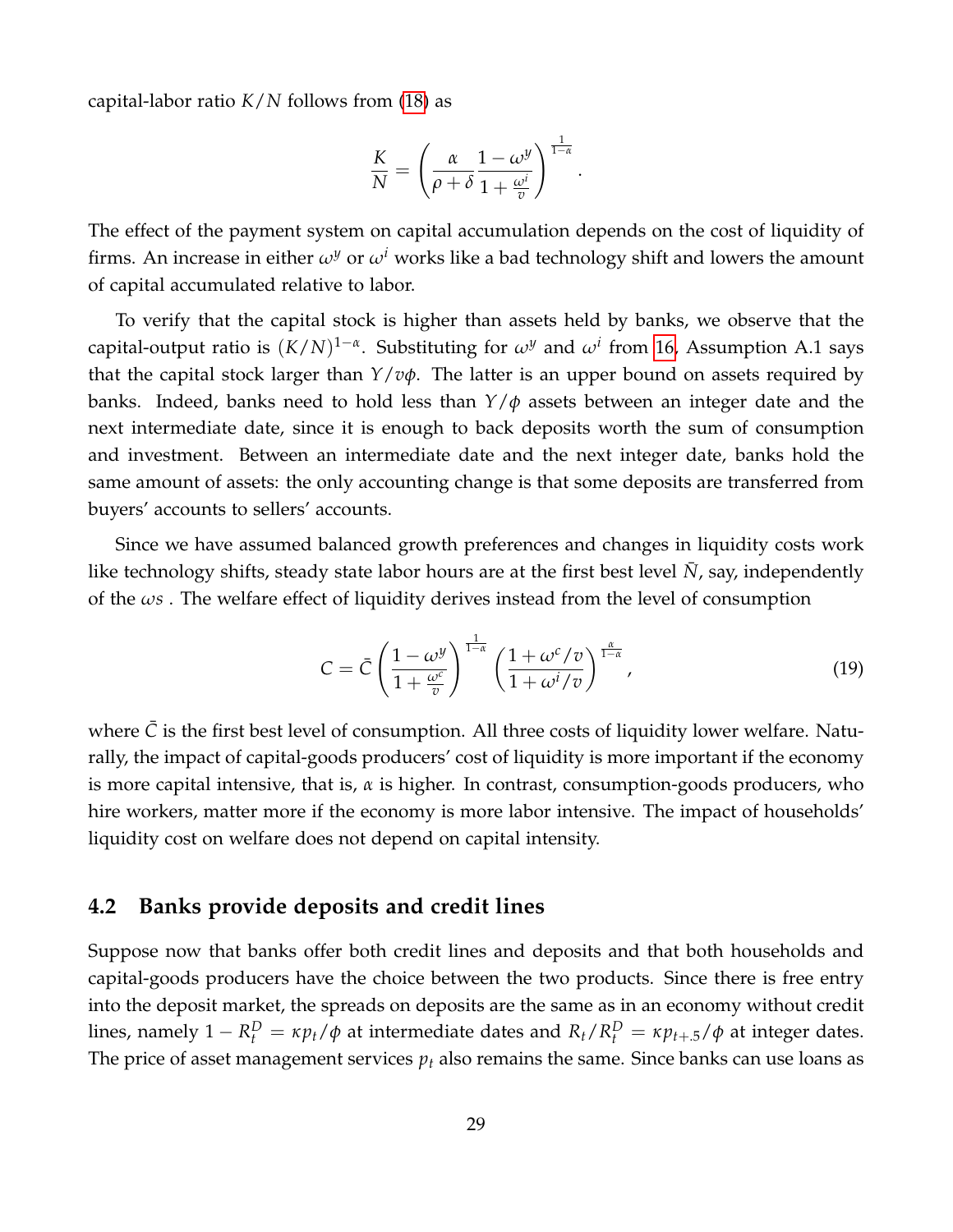collateral, credit lines are priced at their marginal cost  $f_t = 0$ . Households and capital-goods producers therefore prefer credit lines. The equilibrium costs of liquidity are now

<span id="page-29-0"></span>
$$
\omega^c = \omega^i = 0, \quad \omega^y = \frac{\kappa}{\phi} \frac{1}{1 + \kappa/\phi}.
$$
 (20)

Consider the demand for asset-management services. As before, consumption-goods producers require  $Y_t^c$  deposits at date  $t + .5$ , so banks demand  $\kappa Y_t^c / \phi$  units of asset-management services. The key feature of credit lines that no additional services are needed: among the assets that back deposits of consumption-goods producers are credit lines drawn by households and capital-goods producers. As a result, there is no need to hold additional assets in order to provide liquidity to those sectors. It follows that, for an economy with credit lines, [\(17\)](#page-26-0) holds with the modified costs of liquidity [\(20\)](#page-29-0) and we can still characterize equilibrium using a planner who works with technology shifters.

Using the formula [\(19\)](#page-28-0) and the solutions for *ω* in the deposit and credit line cases, we can compare consumption – and hence welfare – between a credit-line economy and one with only deposits. As a share of first best consumption, the difference in consumption between the credit-line economy and the one with only deposits is

$$
\left(\frac{1}{1+\kappa/\phi}\right)^{\frac{1}{1-\alpha}}-\left(\frac{1}{1+2\kappa/\phi v}\right)^{\frac{1}{1-\alpha}}\left(\frac{1+2\kappa/\phi v}{1+2\kappa/\phi v+\kappa_i\left(2/v-1\right)}\right)^{\frac{\alpha}{1-\alpha}}>0.
$$

In an economy with credit lines, all three costs terms are smaller, so welfare is higher. Moreover, the relative cost of liquidity used for consumption and investment is the same, that is, *γ* = 1. The only effect of frictions is that higher *κ*/*φ* works like lower TFP. In contrast, deposits imply lower TFP and further alter the relative cost of consumption and investment.

## **4.3 Different banks for deposits and credit lines**

What happens in the economy of the previous subsection – where banks offer credit lines and deposits – when there is a second type of bank, called the central bank, that offers only deposits? In particular, we allow for the possibility that the central bank has a better technology to manage assets or to back deposits. We thus introduce parameters  $\kappa^* \leq \kappa$  and  $\phi^* \geq \phi$  that capture the technology of the central bank. Given those parameters, the central bank has to purchase asset-management services just like commercial banks. We assume that the central bank elastically supplies deposits at marginal cost. It thus works like a competitive banking sector with technology  $(\kappa^*, \phi^*)$  that is not allowed to provide credit lines.

We are interested in the provision of deposits and credit lines in this hybrid system and its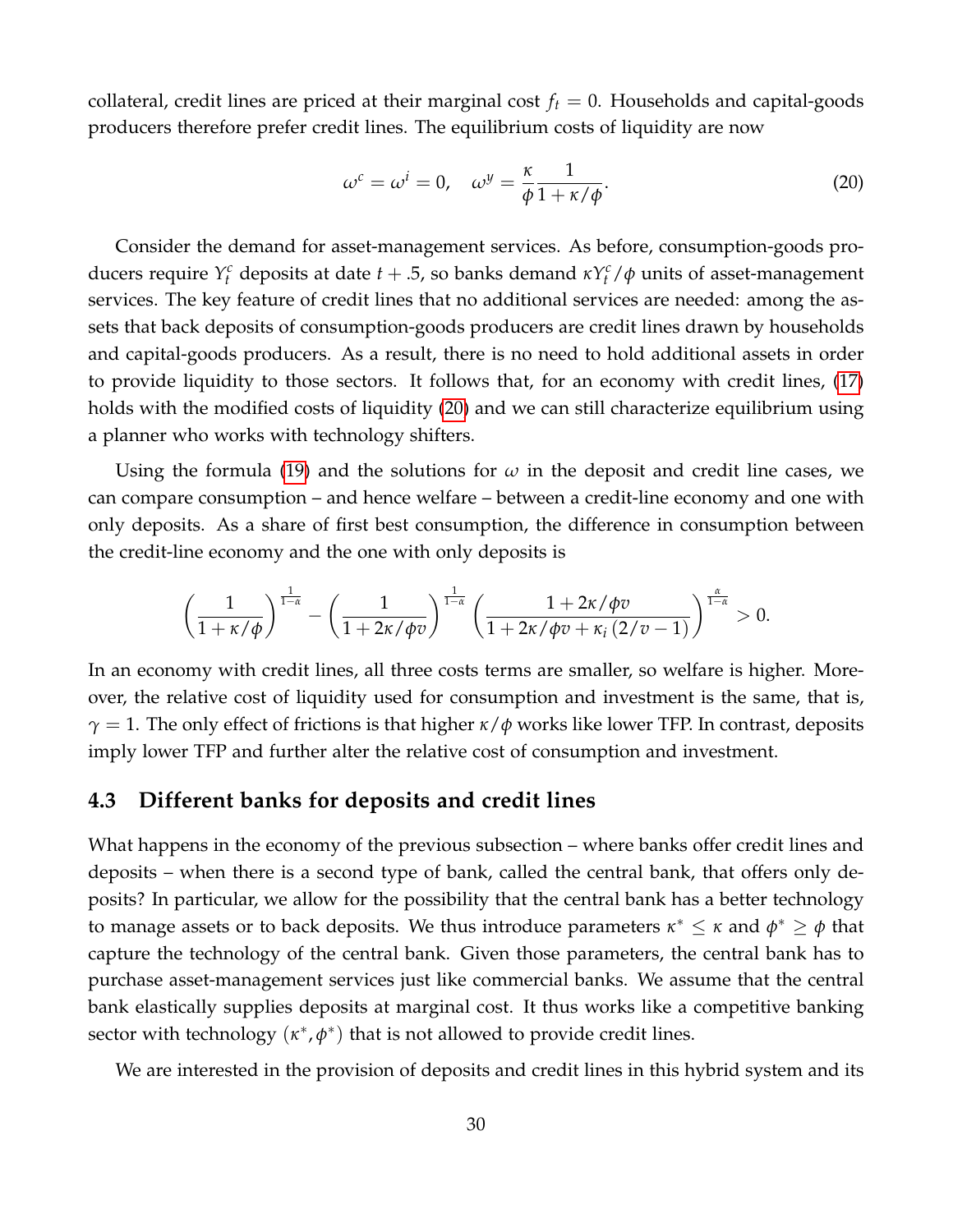welfare consequence. Consider first how different sectors choose their payment instruments. Consumption-goods producers always want deposits. Since the central bank provides deposits at least as cheaply as commercial banks, its deposit spreads reflect its lower marginal cost. We thus have  $1 - R_t^D = \kappa^* p_t / \phi^*$  at intermediate dates and  $R_t / R_t^D = \kappa^* p_{t+.5} / \phi^*$  at integer dates. The price of asset-management services is therefore  $p_t = 1/(1 + \kappa^*/\phi^*)$ . We note that these equilibrium prices are independent of who in the economy holds credit lines or deposits, and how prices of credit lines are determined.

The choice of payment instruments for households and capital-goods producers depends on the relative cost of deposits and credit lines. In the economy of the previous section, the credit line was free and therefore always cheaper than deposits. We have derived in [\(15\)](#page-24-1) that banks charge a positive fee on credit lines when they face deposit spreads that are higher than their marginal cost. Expressing deposit spreads in terms of bank costs, we have the equilibrium price of the credit line

$$
f = \frac{v}{1 + \kappa^* / \phi^*} \left( \kappa - \phi \frac{\kappa^*}{\phi^*} + (1 - \phi) \left( \kappa + \frac{\kappa^*}{\phi^*} \right) \right) > 0.
$$

Competition from cheap deposits makes credit-line provision more expensive for two reasons. First, deposits are now a more expensive funding source. In fact, it is no longer profitable for banks to hold other assets such as capital in order to back deposits: banks' only assets are now drawn credit lines, which are funded with deposits and equity. The first term in the bracket reflects the balance-sheet cost of the drawn credit line: per unit of drawn credit line, the bank incurs a cost *κ* which is partly offset by the deposit spread on a share *φ* of assets.

The second reason comes from the liquidity constraint. Banks anticipate that at least some of the payments by their customers will involve sending funds to the central bank. To prepare for this outflow – a share  $1 - \phi$  of all drawn credit lines – at an intermediate date, they have to hold money already at the previous integer date. The last term in the bracket reflects the overall cost of this liquidity: it consists both of a direct balance-sheet cost for the commercial bank and the spread that reflects the indirect balance-sheet costs incurred by the central bank.

Households and capital-goods producers compare the relative cost of deposits and credit lines to choose the optimal payment instrument to use. Capital goods producers prefer a credit line if

<span id="page-30-0"></span>
$$
v\left((2-\phi)\kappa + (1-2\phi)\frac{\kappa^*}{\phi^*}\right) \le \left(\frac{\kappa^*}{\phi^*} + \kappa_i\right)(2-v).
$$
 (21)

Assumption A.2 ensures that [\(21\)](#page-30-0) always holds with strict inequality: the balance-sheet cost *κi* is high enough so that it is better for capital-goods producers to use credit lines even if  $v = 1$  and  $\kappa^* = 0$ . In other words, holding deposits is too costly for firms even if there is no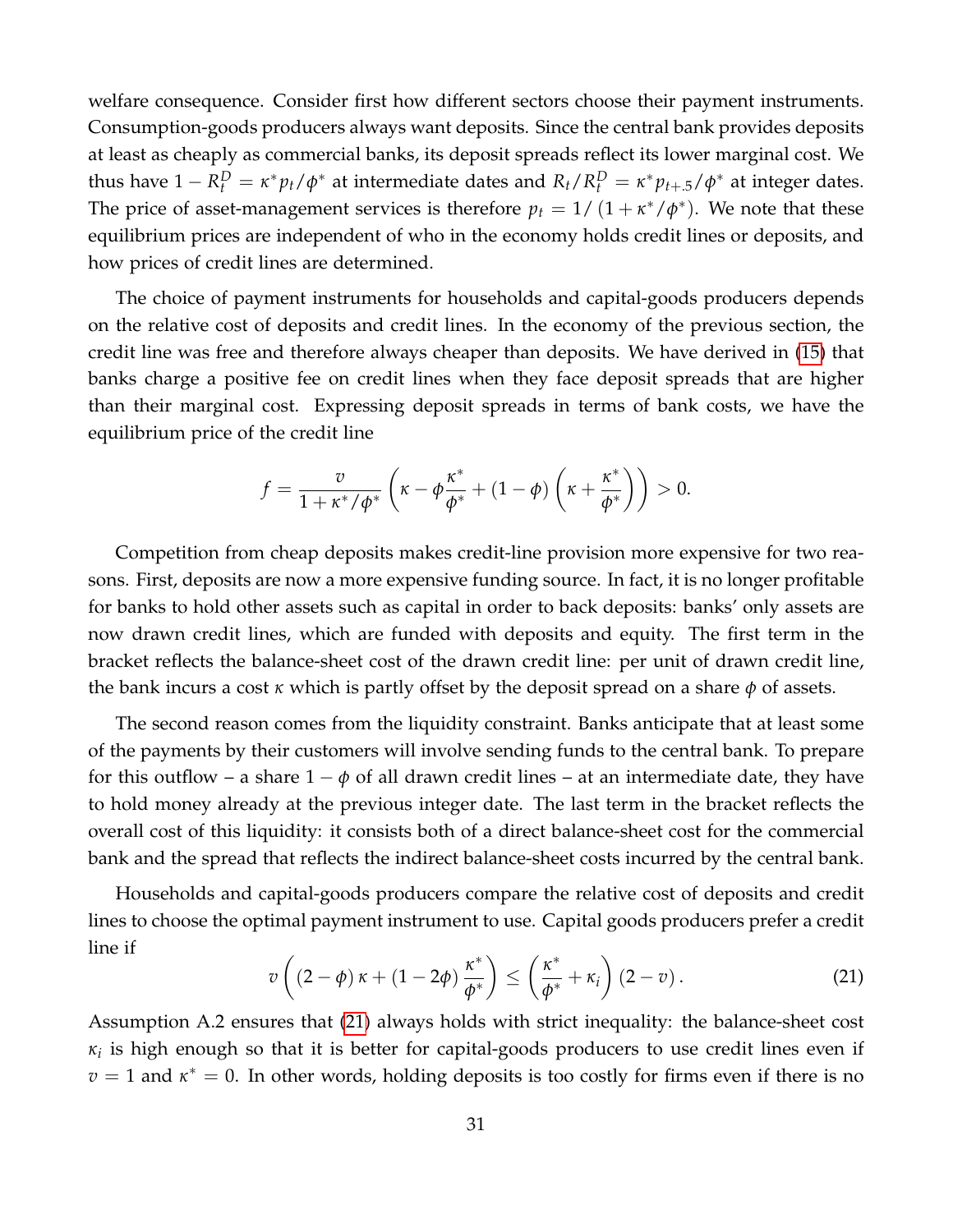spread and the need for liquidity is entirely predictable. It follows that in any equilibrium both payment instruments coexist, since each has its set of firms that uses it for sure.

We distinguish two types of equilibria by whether or not households pay with deposits or a credit line. Their choice depends on the technology (in particular, balance-sheet costs and leverage constraints) that determine the cost of liquidity. – but also on how predictable their liquidity needs are, as captured by the preference parameter *v*. In particular, households prefer a credit line if

<span id="page-31-0"></span>
$$
v\left((2-\phi)\kappa + (1-2\phi)\frac{\kappa^*}{\phi^*}\right) \le \frac{\kappa^*}{\phi^*}\left(2-v\right). \tag{22}
$$

For any positive cost parameters, a credit line is preferred if *v* is sufficiently close to zero.

Households may prefer deposits if the deposit rate offered by the central bank is sufficiently high. Indeed, if  $\kappa^*/\phi^* < \kappa/\phi - \kappa/2$ , then deposits are optimal if *v* is sufficiently close to one. In order to relate the cost of deposits and the predictability of liquidity needs, we define  $\bar{v}$  ( $\kappa^*/\phi^*$ ) as the minimum of one and the value of velocity *v* that satisfies [\(22\)](#page-31-0) with equality. The function  $\bar{v}$  satisfies  $\bar{v}(0) = 0$  and is strictly increasing, concave, and bounded above by one. It captures the intuition that households continue to use credit lines if and only if their liquidity needs are not too predictable or the deposit rate offered by the central bank is not too high.

#### *Equilibrium when households use credit lines*

We study first equilibria with  $v < \bar{v}$  ( $\kappa^*/\phi^*$ ), that is, households use credit lines along with capital-goods producers. We can summarize the costs of liquidity for the three agents as

<span id="page-31-1"></span>
$$
\omega^{c} = \omega^{i} = \frac{v}{1 + \kappa^{*}/\phi^{*}} \left( \kappa - \phi \frac{\kappa^{*}}{\phi^{*}} + (1 - \phi) \left( \kappa + \frac{\kappa^{*}}{\phi^{*}} \right) \right),
$$
  

$$
\omega^{y} = \frac{\kappa^{*}}{\phi^{*}} \frac{1}{1 + \kappa^{*}/\phi^{*}}.
$$
 (23)

Demand for asset-management services now comes from two banks. Consumption-goods producers require  $Y_t^c$  deposits at date  $t + .5$ . A share  $1 - \phi$  is provided by central bank which thus demands  $(1 - \phi) \kappa^* Y_t^c / \phi^*$  units of asset-management services. The remaining share  $\phi$  is provided by commercial banks. It is collateralized by drawn credit lines  $vL_t = C_t + I_t$  that support consumption and investment by households and capital-goods producers, respectively. Credit lines cost  $\kappa$  ( $C_t$  +  $I_t$ ) to hold. In addition, commercial banks hold deposits at the central bank between dates  $t$  and  $t + .5$  so as to have enough money to meet the deposit outflow  $(1 - \phi)(C_t + I_t)$  at date  $t + .5$ . This generates additional balance-sheet costs at both commercial banks and the central bank.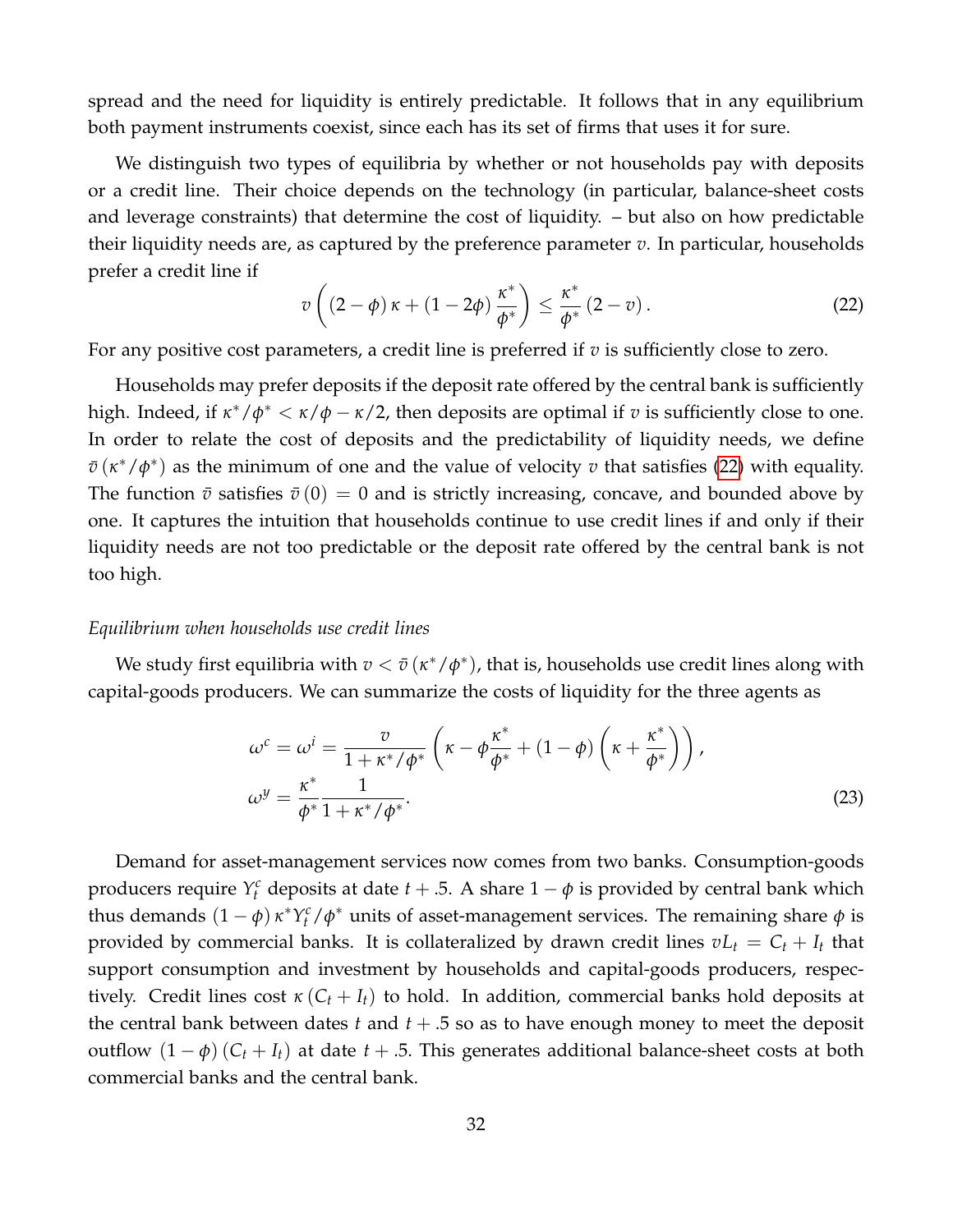Summing up, market clearing for asset-management services is

$$
(C_t+I_t)\left(\kappa+(1-\phi)\left(\kappa+\frac{\kappa^*}{\phi^*}\right)\right)+Y_t^c\left(1-\phi\right)\frac{\kappa^*}{\phi^*}=Y_t^a.
$$

Rearranging, we have that [\(17\)](#page-26-0) again holds, now at the liquidity costs [\(23\)](#page-31-1). We can therefore proceed to characterize equilibrium using an equivalent social planner problem for our modified neoclassical growth model, as before. Since households and capital-goods producers face the same liquidity costs, the investment specific technology parameter  $\gamma$  is equal to one. The entry of the central bank shows up only as a change in TFP.

Are households better off in an economy where the central bank offers deposits with a technology ( $\kappa^*$ , $\phi^*$ )? For the economy with commercial banks from the previous section, TFP was *Z* =  $(1 + \kappa/\phi)^{-1}$ . In contrast, with CBDC we have *Z* =  $(1 + (2 - \phi) \kappa + 2 (1 - \phi) \frac{\kappa^*}{\phi^*})^{-1}$ . Since welfare is monotonic in TFP, we can assess it by simply comparing the two terms. The ranking is not obvious since deposits become cheaper, while credit lines become more expensive. We have that CBDC is beneficial if and only if

<span id="page-32-0"></span>
$$
\frac{\kappa^*}{\phi^*} < \frac{1-\phi\,\kappa}{2\,\phi}.\tag{24}
$$

Naturally, central bank deposits are beneficial if they are sufficiently cheap to produce. At the same time, if the central bank offers only a small improvement in cost, that is,  $\kappa^*/\phi^*$ is smaller than but close to *κ*/*φ*, then offering CBDC unambiguously reduces welfare. The reason is that one group of commercial bank customers continues to prefer credit lines, and those credit lines now become more expensive to produce. To be beneficial, the cost advantage of the central bank has to be sufficiently large. The ratio (*κ*/*φ*)/(*κ* <sup>∗</sup>/*φ* ∗ ) is a measure of this cost advantage. The ratio has to be high relative to banks' ability to lever: the condition is harder to satisfy as  $\phi$  is closer to one. Intuitively,  $\phi$  measures the complementarity between deposits and credit lines at commercial banks. If this complementarity is stronger, then credit lines are better at backing deposits.

#### *Equilibrium when households use deposits*

Consider now the case where  $\kappa^*/\phi^* < \kappa/\phi - \kappa/2$  and  $v > \bar{v}(\kappa^*/\phi^*)$ , that is, central bank deposits are sufficiently attractive that households no longer use credit lines. The costs of liquidity for capital-goods producers and consumption-goods producers are unchanged. However, the cost of liquidity for households takes the same form as in [\(16\)](#page-26-1), except that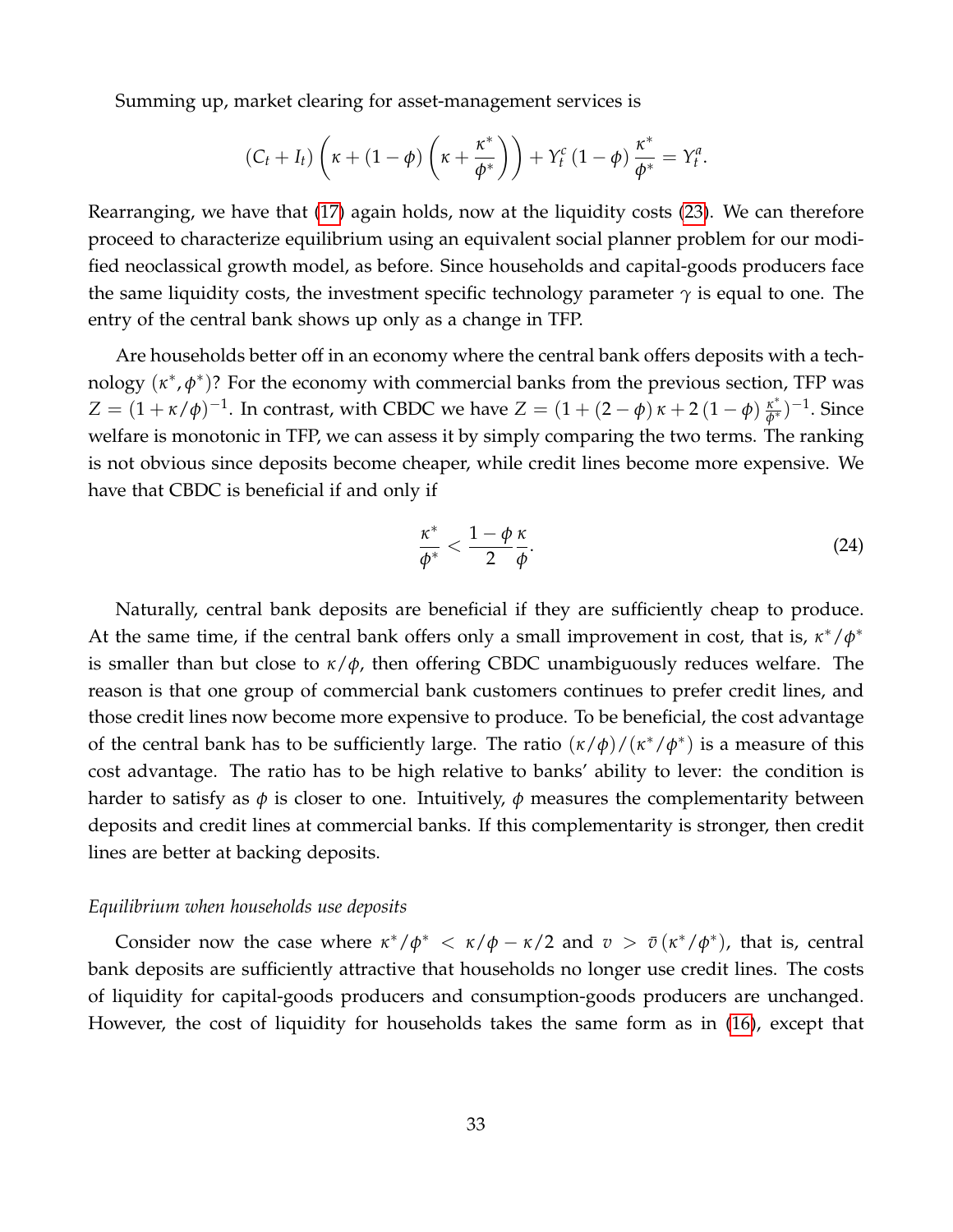spreads reflect the cost of the central bank:

<span id="page-33-0"></span>
$$
\omega^c = \frac{\kappa^*}{\phi^*} (2 - v) \frac{1}{1 + \kappa^* / \phi^*}.
$$

The same calculations as above establish equivalence with a social planner problem. The new feature now is that the costs of liquidity of households and capital-goods producers differ, so that the investment specific technology parameter is different from one.

We evaluate welfare by substituting into [\(19\)](#page-28-0). Central bank deposits are beneficial if and only if

$$
\frac{1}{1+\kappa/\phi} < \frac{1}{1+2\kappa^*/\phi^*\bar{v}} \left( \frac{1+2\kappa^*/\phi^*\bar{v}}{1+\frac{\kappa^*}{\phi^*}+\kappa-\phi\frac{\kappa^*}{\phi^*}+(1-\phi)\left(\kappa+\frac{\kappa^*}{\phi^*}\right)} \right)^{\alpha} \tag{25}
$$

The left hand side is TFP *Z* in the economy without central bank deposits. The right hand side is the product of TFP and  $\gamma^{\alpha}$  in the economy with central bank deposits. TFP can be higher or lower depending on costs and preferences. Since we have assumed that [\(22\)](#page-31-0) does not hold, we always have  $\gamma$  < 1. In other words, in the parameter region where household liquidity needs are more predictable, entry of the central bank works like a shift in TFP together with an adverse hit in investment-specific technology.

It is still the case that central bank deposits are beneficial if they are sufficiently cheap and liquidity needs are sufficiently predictable. We define  $\tilde{v}(\kappa^*/\phi^*)$  as the value of velocity *v* that satisfies [\(25\)](#page-33-0) with equality. The function  $\tilde{v}$  is increasing, it intersects the function  $\bar{v}$  at the point  $\kappa^*/\phi^* = \frac{1-\phi}{2}$  $\frac{1-\phi}{2}$ κ/φ, and is higher than  $\bar{v}$  for any higher κ\*/φ\* <sup>[6](#page-33-1)</sup> Central bank deposits are beneficial if  $v > \tilde{v}(\kappa^*/\phi)$ . It follows that there is a parameter region where central bank deposits are not too cheap, but liquidity needs are quite predictable, such that households switch to using deposits, so central bank deposits are widely adopted, but nevertheless welfare declines. This region is larger the higher is the capital share of the economy.

<span id="page-33-1"></span> ${}^6$ By construction, along the schedule  $\bar{v}(\kappa^*/\phi^*)$  we have  $\gamma=1$ . Welfare there is the same as in the case studied earlier when households choose credit lines. It follows from [\(24\)](#page-32-0) that the reverse of [\(25\)](#page-33-0) holds along the *v* schedule in the range  $κ$ <sup>\*</sup> /  $φ$ <sup>\*</sup> >  $\frac{1-\phi}{2}$  $\frac{2}{2}$ <sup>*κ*</sup>/φ. For [\(25\)](#page-33-0) to instead hold with equality, *v* must increase, holding fixed the cost, so we must have  $\tilde{v}$  ( $\kappa^*/\phi^*$ ) >  $\bar{v}$  ( $\kappa^*/\phi^*$ ) for  $\kappa^*/\phi^*$  >  $\frac{1-\phi}{2}$ 2 *κ*/*φ*.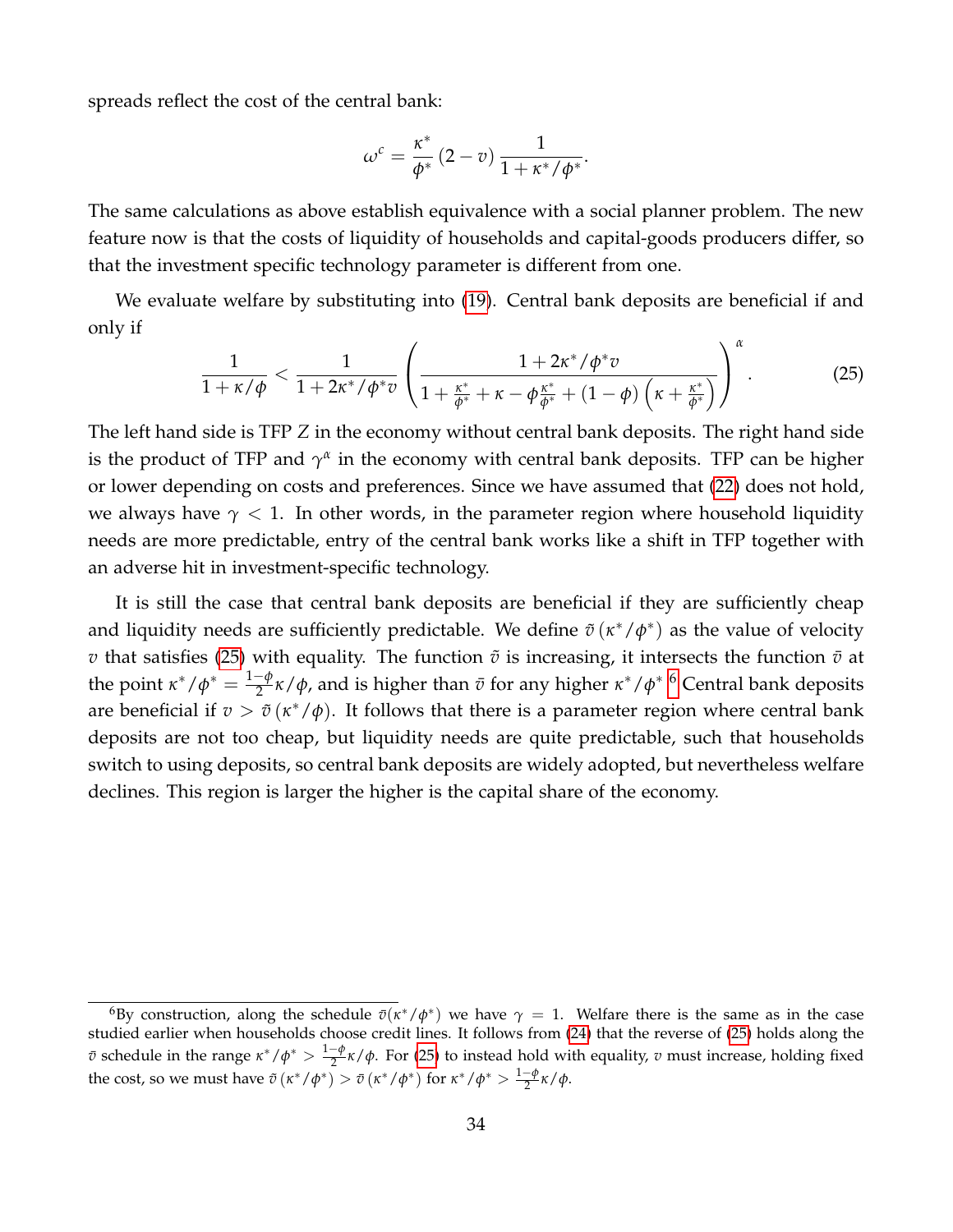# **References**

- <span id="page-34-9"></span>Andolfatto, D., 2018. Assessing the impact of central bank digital currency on private banks. Federal Reserve Bank of St. Louis Working Paper 2018-026C.
- <span id="page-34-3"></span>Barrdear, J., Kumhof, M., 2016. The macroeconomics of central bank issued digital currencies. Working Paper 605, Bank of England.
- <span id="page-34-0"></span>Bech, M., Garratt, R., 2017. Central bank cryptocurrencies. BIS Quarterly Review September 2017, 55–70.
- <span id="page-34-1"></span>Berger, A.N., Sedunov, J., 2017. Bank liquidity creation and real economic output. Journal of Banking and Finance 81, 1–19.
- <span id="page-34-11"></span>Brunnermeier, M., Niepelt, D., 2019. On the equivalence of private and public money. NBER Working Paper No. 25877.
- <span id="page-34-7"></span>Chapman, J., Wilkins, C.A., 2019. Crypto "money": Perspective of a couple of canadian central bankers. Staff Discussion Paper 2019-1.
- <span id="page-34-8"></span>Engert, W., Fung, B.S., 2017. Central bank digital currency: Motivations and implications. Staff Discussion Paper 2017-16.
- <span id="page-34-10"></span>Faure, S., Gersbach, H., 2018. Money creation in different architectures. CEPR Discussion Paper DP13156.
- <span id="page-34-6"></span>Gatev, E., Schuermann, T., Strahan, P.E., 2009. Managing bank liquidity risk: How deposit-loan synergies vary with market conditions. Review of Financial Studies 22, 995–1020.
- <span id="page-34-4"></span>Holmström, B., Tirole, J., 1998. Private and public supply of liquidity. Journal of Political Economy 106, 1–40.
- <span id="page-34-5"></span>Kashyap, A., Rajan, R., Stein, J., 2002. Banks as liquidity providers: An explanation for the co-existence of lending and deposit-taking. Journal of Finance 57, 33–73.
- <span id="page-34-12"></span>Keister, T., Sanches, D., 2019. Should central banks issue digital currency? Working Paper, Rutgers University.
- <span id="page-34-2"></span>Piazzesi, M., Rogers, C., Schneider, M., 2019. Money and banking in a new keynesian model. Working Paper, Stanford.
- <span id="page-34-13"></span>Piazzesi, M., Schneider, M., 2018. Payments, credit and asset prices. Working Paper, Stanford.